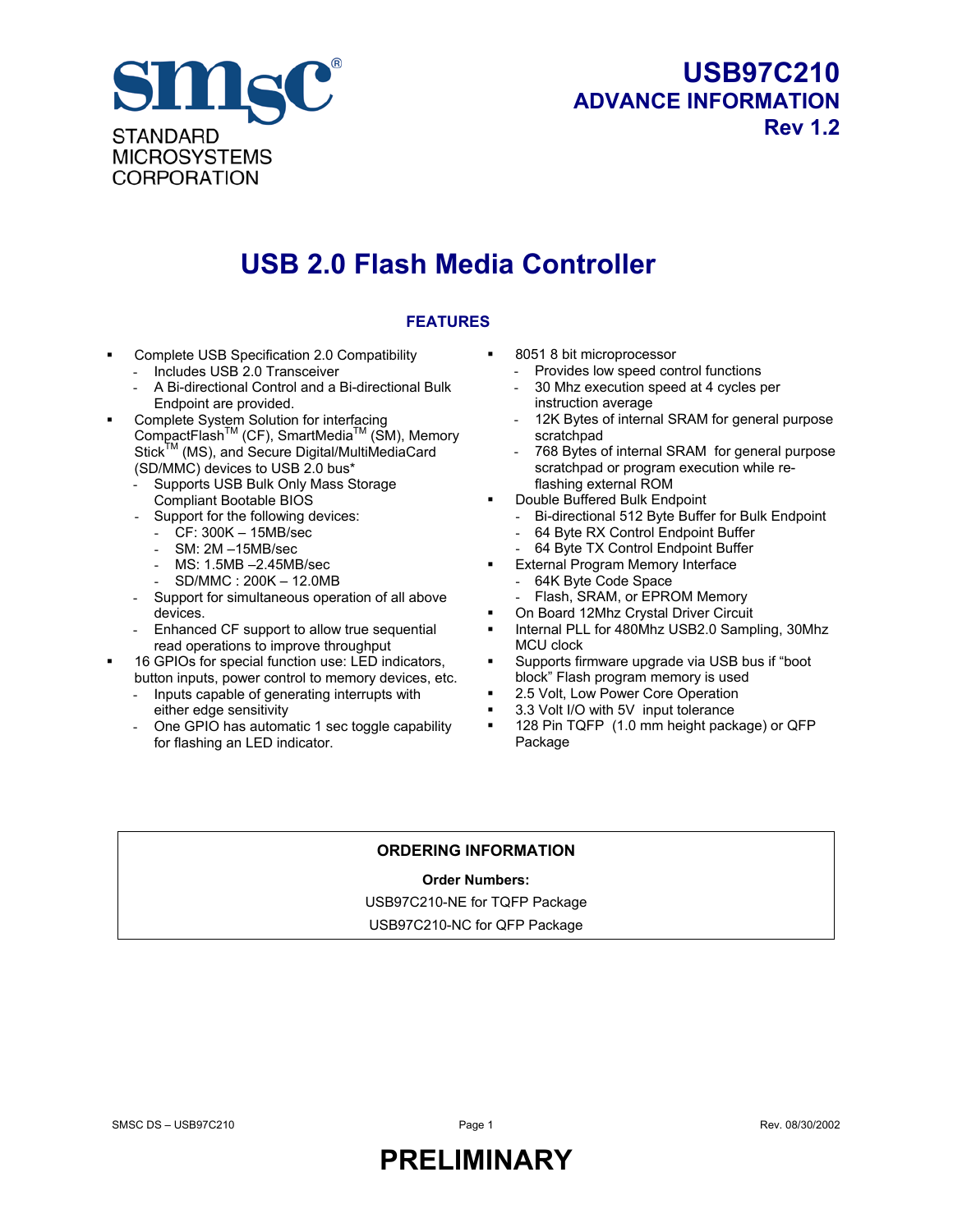© STANDARD MICROSYSTEMS CORPORATION (SMSC) 2002



80 Arkay Drive Hauppauge, NY 11788 (631) 435-6000 FAX (631) 273-3123

Standard Microsystems and SMSC are registered trademarks of Standard Microsystems Corporation. Product names and company names are the trademarks of their respective holders. Circuit diagrams utilizing SMSC products are included as a means of illustrating typical applications; consequently complete information sufficient for construction purposes is not necessarily given. Although the information has been checked and is believed to be accurate, no responsibility is assumed for inaccuracies. SMSC reserves the right to make changes to specifications and product descriptions at any time without notice. Contact your local SMSC sales office to obtain the latest specifications before placing your product order. The provision of this information does not convey to the purchaser of the semiconductor devices described any licenses under the patent rights of SMSC or others. All sales are expressly conditional on your agreement to the terms and conditions of the most recently dated version of SMSC's standard Terms of Sale Agreement dated before the date of your order (the "Terms of Sale Agreement"). The product may contain design defects or errors known as anomalies which may cause the product's functions to deviate from published specifications. Anomaly sheets are available upon request. SMSC products are not designed, intended, authorized or warranted for use in any life support or other application where product failure could cause or contribute to personal injury or severe property damage. Any and all such uses without prior written approval of an Officer of SMSC and further testing and/or modification will be fully at the risk of the customer. Copies of this document or other SMSC literature, as well as the Terms of Sale Agreement, may be obtained by visiting SMSC's website at http://www.smsc.com.

**SMSC DISCLAIMS AND EXCLUDES ANY AND ALL WARRANTIES, INCLUDING WITHOUT LIMITATION ANY AND ALL IMPLIED WARRANTIES OF MERCHANTABILITY, FITNESS FOR A PARTICULAR PURPOSE, TITLE, AND AGAINST INFRINGEMENT AND THE LIKE, AND ANY AND ALL WARRANTIES ARISING FROM ANY COURSE OF DEALING OR USAGE OF TRADE.**

**IN NO EVENT SHALL SMSC BE LIABLE FOR ANY DIRECT, INCIDENTAL, INDIRECT, SPECIAL, PUNITIVE, OR CONSEQUENTIAL DAMAGES, OR FOR LOST DATA, PROFITS, SAVINGS OR REVENUES OF ANY KIND; REGARDLESS OF THE FORM OF ACTION, WHETHER BASED ON CONTRACT, TORT, NEGLIGENCE OF SMSC OR OTHERS, STRICT LIABILITY, BREACH OF WARRANTY, OR OTHERWISE; WHETHER OR NOT ANY REMEDY IS HELD TO HAVE FAILED OF ITS ESSENTIAL PURPOSE; AND WHETHER OR NOT SMSC HAS BEEN ADVISED OF THE POSSIBILITY OF SUCH DAMAGES**.

SMSC DS – USB97C210 Page 2 Rev. 08/30/2002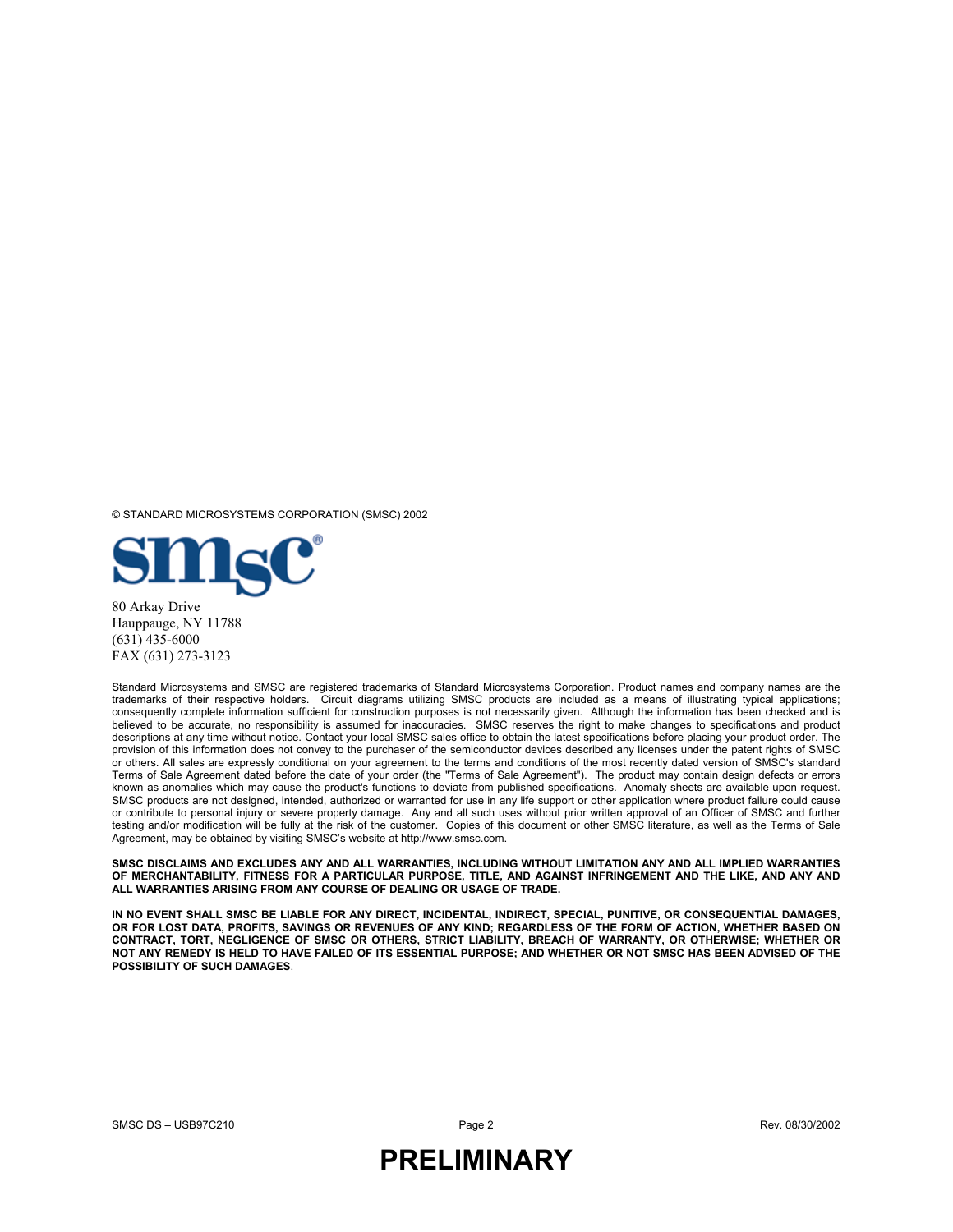### **1 GENERAL DESCRIPTION**

The USB97C210 is a USB2.0 Bulk Only Mass Storage Class Peripheral Controller intended for supporting CompactFlash (CF) in True IDE Mode only, SmartMedia (SM), Memory Stick (MS) and Secure Digital/MultiMediaCard (SD/MMC) flash memory devices. It provides a single chip solution for the most popular flash memory cards in the market.\*

The device consists of a USB 2.0 PHY and SIE, buffers, Fast 8051 microprocessor with expanded scratchpad, and program SRAM, and CF, MS, SM and SD controllers. The SD controller supports both SD and MMC devices.\*

Provisions for external Flash Memory up to 64K bytes for program storage is provided.

12K bytes of scratchpad SRAM and 768Bytes of program SRAM are also provided.

Sixteen GPIO pins are for the 128-pin device. Provisions are made to allow hot swap of flash media to be implemented.

The USB97C210 supports the insertion of all 4 major types of cards (CF, SM, MS, MMC/SD) simultaneously.

SMSC provides the following object code software free of charge with purchase of the USB97C210\*\*:

- Multiple LUN Mass Storage Class compliant firmware to support all media types in a single code image, with option for firmware download via USB if a sector erasable program memory is used.
- Windows application for programming VID/PID/OEM strings, and unique serial number into serial EEPROM via USB. Serial EEPROM may be eliminated entirely if appropriate firmware and specific Flash device is used for program code.
- Firmware with field upgrade capability via USB (requires specific 128KB Flash for firmware storage).

Source code licenses are also available for USB97C210 customers.\*\*

SMSC may make complete internal specifications available for those customers requiring programming information, subject to SMSC's applicable Proprietary Information Agreement (nondisclosure agreement). Contact your SMSC sales representative for more information.

#### **Note:**

*\** In order to develop, make, use, or sell readers and/or other products using or incorporating any of the SMSC devices made the subject of this document or to use related SMSC software programs, technical information and licenses under patent and other intellectual property rights from or through various persons or entities, including without limitation media standard companies, forums, and associations, and other patent holders may be required. These media standard companies, forums, and associations include without limitation the following: Sony Corporation (Memory Stick), SD3 LLC (Secure Digital/MultiMediaCard), the SSFDC Forum (SmartMedia), and the Compact Flash Association (Compact Flash). SMSC does not make such licenses or technical information available; does not promise or represent that any such licenses or technical information will actually be obtainable from or through the various persons or entities (including the media standard companies, forums, and associations), or with respect to the terms under which they may be made available; and is not responsible for the accuracy or sufficiency of, or otherwise with respect to, any such technical information.

SMSC's obligations (if any) under the Terms of Sale Agreement, or any other agreement with any customer, or otherwise, with respect to infringement, including without limitation any obligations to defend or settle claims, to reimburse for costs, or to pay damages, shall not apply to any of the devices made the subject of this document or any software programs related to any of such devices, or to any combinations involving any of them, with respect to infringement or claimed infringement of any existing or future patents related to solid state disk or other flash memory technology or applications ("Solid State Disk Patents"). By making any purchase of any of the devices made the subject of this document, the customer represents, warrants, and agrees that it has obtained all necessary licenses under then-existing Solid State Disk Patents for the manufacture, use and sale of solid state disk and other flash memory products and that the customer will timely obtain at no cost or expense to SMSC all necessary licenses under Solid State Disk Patents; that the manufacture and testing by or for SMSC of the units of any of the devices made the subject of this document which may be sold to the customer, and any sale by SMSC of such units to the customer, are valid exercises of the customer's rights and licenses under such Solid State Disk Patents; that SMSC shall have no obligation for royalties or otherwise under any Solid State Disk Patents by reason of any such manufacture, use, or sale of such units; and that SMSC shall have no obligation for any costs or expenses related to the customer's obtaining or having obtained rights or licenses under any Solid State Disk Patents.

SMSC DS – USB97C210 Page 3 Rev. 08/30/2002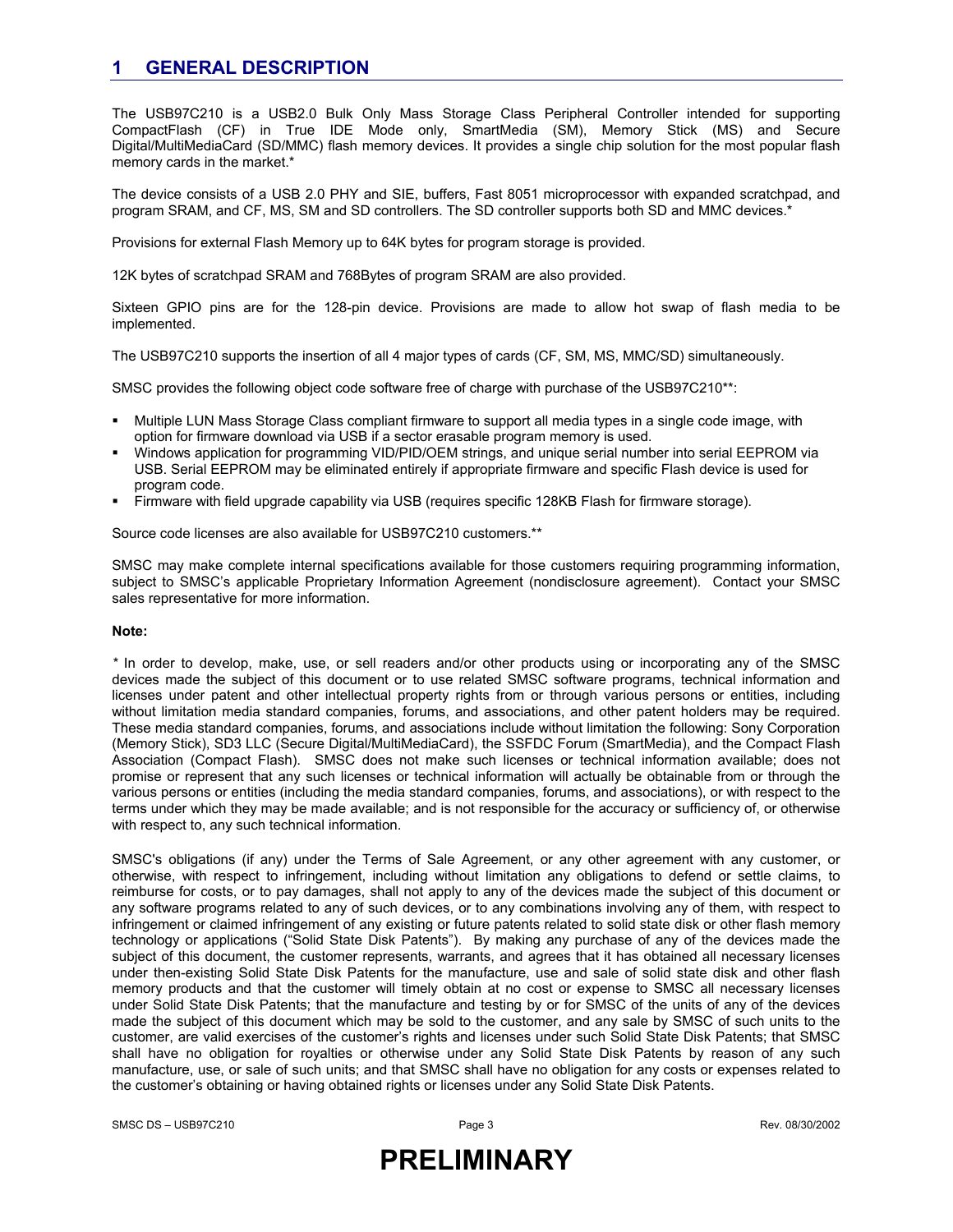#### **SMSC MAKES NO WARRANTIES, EXPRESS, IMPLIED, OR STATUTORY, IN REGARD TO INFRINGEMENT OR OTHER VIOLATION OF INTELLECTUAL PROPERTY RIGHTS. SMSC DISCLAIMS AND EXCLUDES ANY AND ALL WARRANTIES AGAINST INFRINGEMENT AND THE LIKE.**

No license is granted by SMSC expressly, by implication, by estoppel or otherwise, under any patent, trademark, copyright, mask work right, trade secret, or other intellectual property right.

\*\*To obtain this software program the appropriate SMSC Software License Agreement must be executed and in effect. Forms of these Software License Agreements may be obtained by contacting SMSC.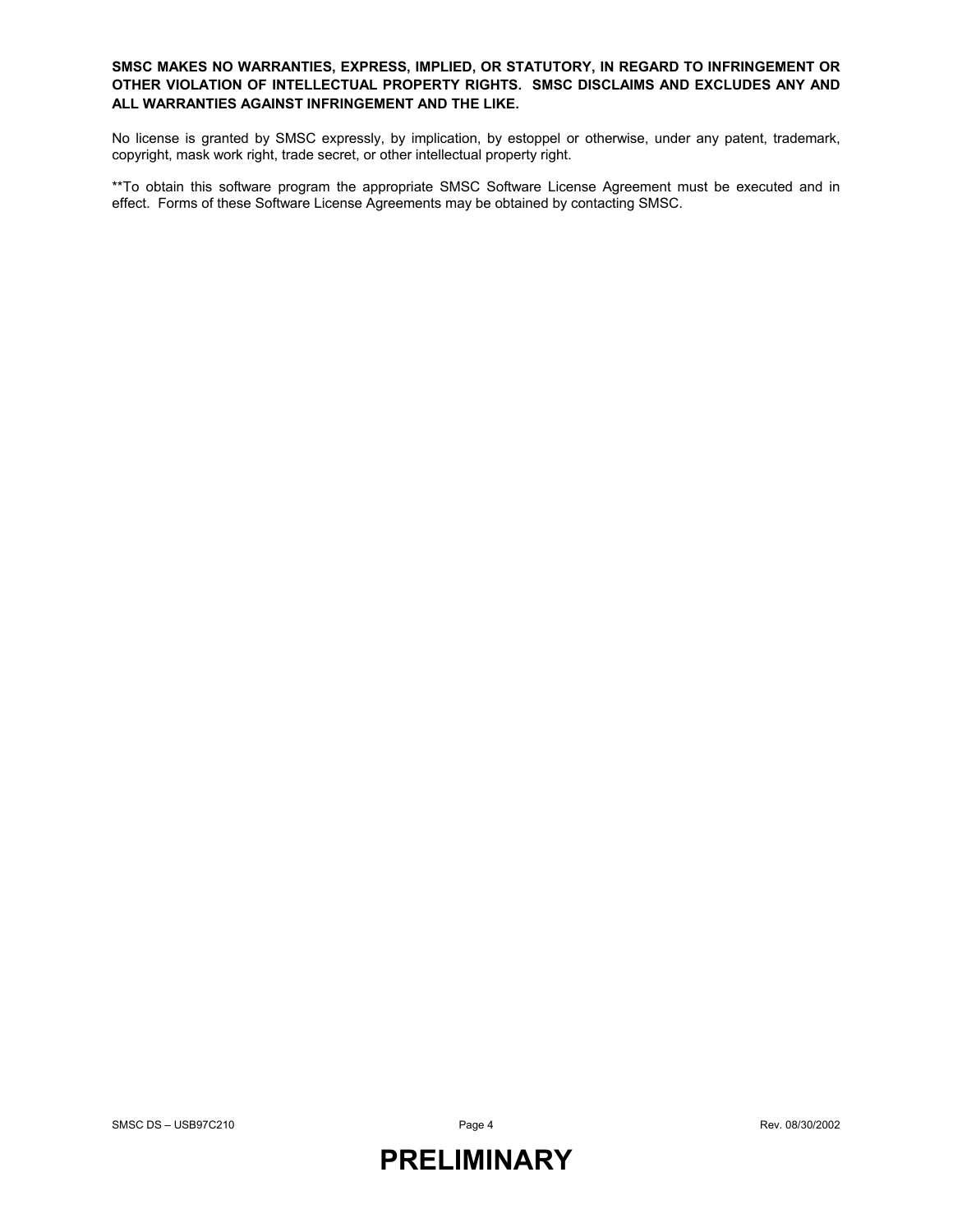### **TABLE OF CONTENTS**

| $\mathfrak{p}$<br>2.1<br>2.2<br>221<br>2.2.2 |  |
|----------------------------------------------|--|
| $\mathbf{3}$<br>3.1<br>3.2                   |  |
| $\blacktriangle$                             |  |
| 5<br>5.1<br>5.2                              |  |
| 6<br>6.1                                     |  |
| 7.1<br>7.2                                   |  |
| 8                                            |  |
| 9                                            |  |
| 10                                           |  |

Page 5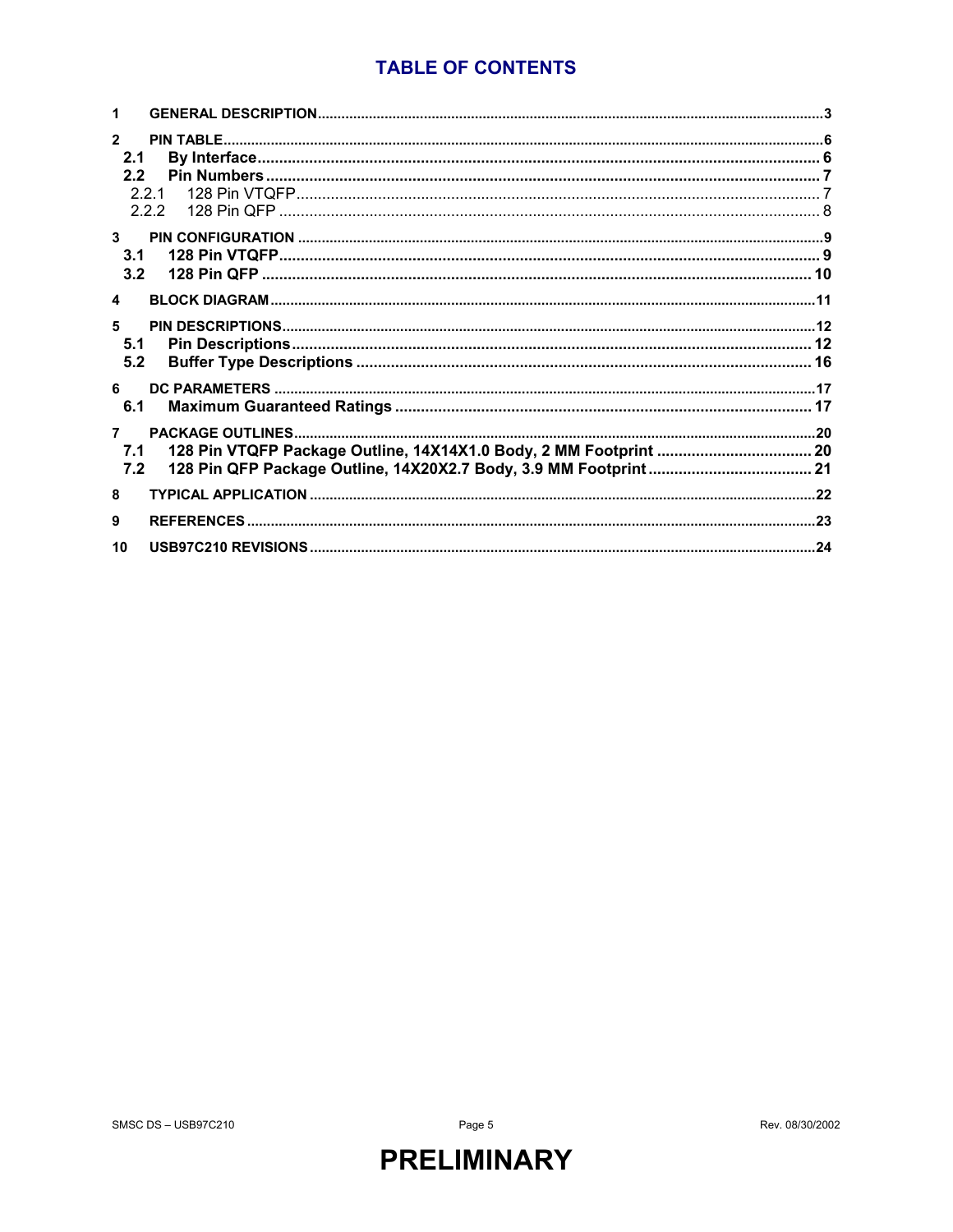### **2 PIN TABLE**

### **2.1 By Interface**

| <b>CompactFlash Interface (28 Pins)</b> |                                        |                   |                 |  |  |  |  |  |
|-----------------------------------------|----------------------------------------|-------------------|-----------------|--|--|--|--|--|
| CF D <sub>0</sub>                       | CF D1                                  | CF D <sub>2</sub> | CF_D3           |  |  |  |  |  |
| CF D4                                   | CF D5                                  | CF D6             | CF D7           |  |  |  |  |  |
| $CF_D8$                                 | CF D9                                  | CF_D10            | CF_D11          |  |  |  |  |  |
| CF D12                                  | CF D13                                 | CF D14            | CF_D15          |  |  |  |  |  |
| CF nIOR                                 | CF nIOW                                | CF IRQ            | CF nRESET       |  |  |  |  |  |
| CF IORDY                                | CF nCS0                                | CF nCS1           | CF SA0          |  |  |  |  |  |
| CF SA1                                  | CF SA2                                 | CF nCD1           | CF nCD2         |  |  |  |  |  |
|                                         | SmartMedia Interface (17 Pins)         |                   |                 |  |  |  |  |  |
| SM DO                                   | SM D1<br>SM D <sub>2</sub>             |                   |                 |  |  |  |  |  |
| SM D4                                   | SM D5                                  | SM D6             | SM D7           |  |  |  |  |  |
| SM ALE                                  | SM CLE                                 | SM_nRE            | SM nWE          |  |  |  |  |  |
| SM nWP                                  | SM nB/R                                | SM nCE            | SM nCD          |  |  |  |  |  |
| SM nWPS                                 |                                        |                   |                 |  |  |  |  |  |
|                                         | <b>Memory Stick Interface (4 Pins)</b> |                   |                 |  |  |  |  |  |
| MS BS                                   | MS SDIO                                | MS SCLK           | MS INS          |  |  |  |  |  |
|                                         | SD Interface (7 Pins)                  |                   |                 |  |  |  |  |  |
| SD CMD                                  | SD CLK                                 | SD DAT0           | SD DAT1         |  |  |  |  |  |
| SD DAT2                                 | SD DAT3                                | SD nWP            |                 |  |  |  |  |  |
|                                         | <b>USB Interface (7 Pins)</b>          |                   |                 |  |  |  |  |  |
| USB+                                    | USB-                                   | <b>LOOPFLTR</b>   | <b>RBIAS</b>    |  |  |  |  |  |
| <b>RTERM</b>                            | $FS+$                                  | FS-               |                 |  |  |  |  |  |
|                                         | Memory/IO Interface (29 Pins)          |                   |                 |  |  |  |  |  |
| MA0                                     | MA1                                    | MA <sub>2</sub>   | MA3             |  |  |  |  |  |
| MA4                                     | MA <sub>5</sub>                        | MA <sub>6</sub>   | MA7             |  |  |  |  |  |
| MA8                                     | MA9                                    | <b>MA10</b>       | <b>MA11</b>     |  |  |  |  |  |
| <b>MA12</b>                             | <b>MA13</b>                            | <b>MA14</b>       | <b>MA15</b>     |  |  |  |  |  |
| MD <sub>0</sub>                         | MD1                                    | MD <sub>2</sub>   | MD <sub>3</sub> |  |  |  |  |  |
| MD4                                     | MD <sub>5</sub>                        | MD <sub>6</sub>   | MD7             |  |  |  |  |  |
| nMRD                                    | nMWR                                   | nMCE              |                 |  |  |  |  |  |
| nIOW                                    | nIOR                                   |                   |                 |  |  |  |  |  |
|                                         | Misc (21 Pins)                         |                   |                 |  |  |  |  |  |
| GPIO0/RXD                               | GPIO1/TXD                              | GPIO2/T0          | GPIO3/nWE       |  |  |  |  |  |
| GPIO4                                   | GPIO5                                  | GPIO6             | GPIO7           |  |  |  |  |  |
| XTAL1/CLKIN                             | XTAL <sub>2</sub>                      | nRESET            |                 |  |  |  |  |  |
| GPIO8                                   | GPIO9                                  | GPIO10            | GPIO11          |  |  |  |  |  |
| GPIO12                                  | GPIO13                                 | GPIO14            | GPIO15          |  |  |  |  |  |
| nTEST0                                  | nTEST1                                 |                   |                 |  |  |  |  |  |
|                                         | Power, Grounds (15 Pins)               |                   |                 |  |  |  |  |  |
| Total 128                               |                                        |                   |                 |  |  |  |  |  |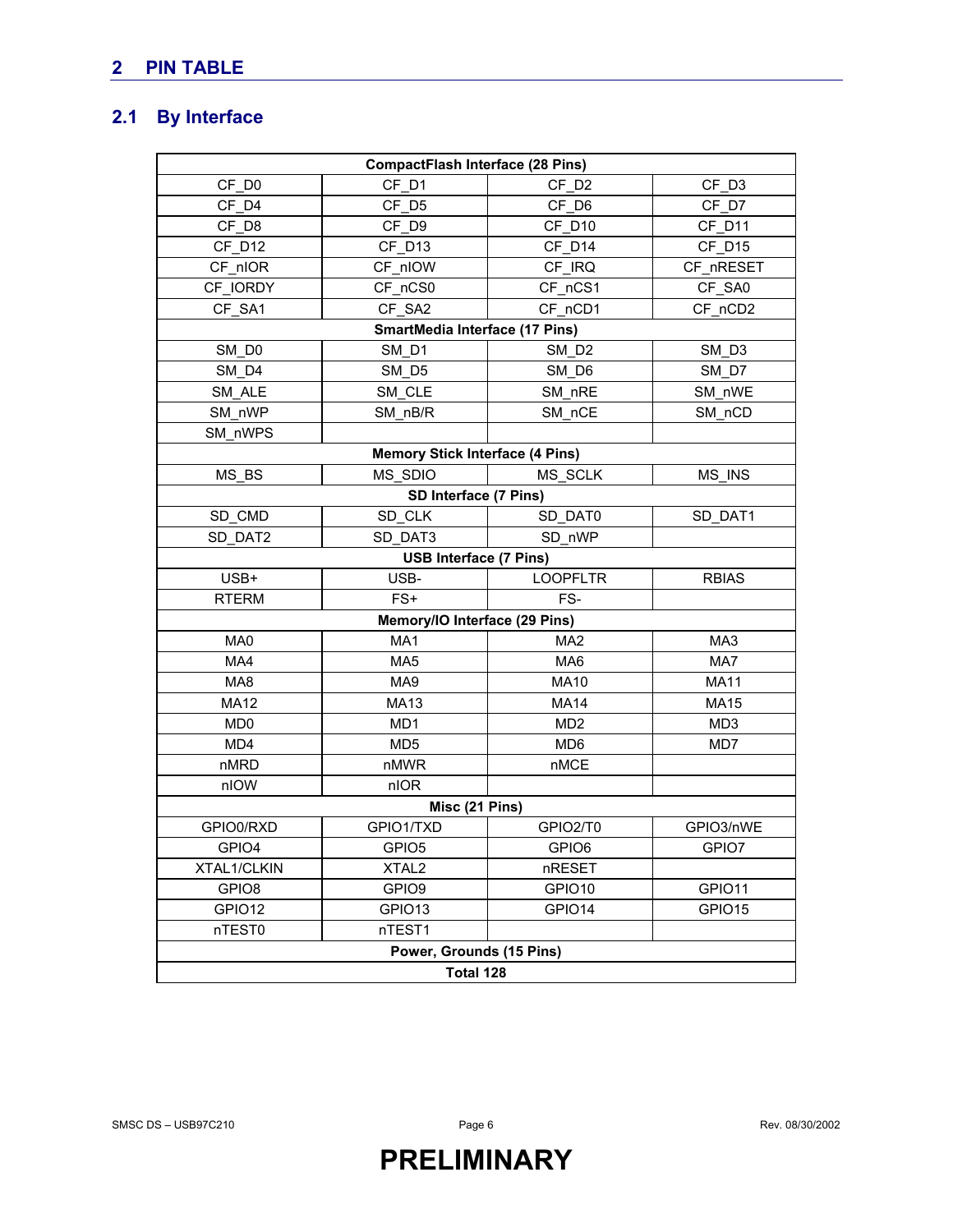### **2.2 Pin Numbers**

#### **2.2.1 128 PIN VTQFP**

| PIN#           | <b>NAME</b>     | MA | PIN# | <b>NAME</b>       | <b>MA</b>                | PIN# | <b>NAME</b>       | <b>MA</b>                | PIN# | <b>NAME</b>       | MA |
|----------------|-----------------|----|------|-------------------|--------------------------|------|-------------------|--------------------------|------|-------------------|----|
| 1              | MA1             | 8  | 33   | MS SDIO           | 8                        | 65   | CF IORDY          |                          | 97   | <b>RBIAS</b>      |    |
| $\overline{2}$ | MA <sub>2</sub> | 8  | 34   | MS SCLK           | 8                        | 66   | CF nIOR           | 8                        | 98   | <b>VDDA</b>       |    |
| 3              | MA3             | 8  | 35   | MS BS             | 8                        | 67   | CF nIOW           | 8                        | 99   | $FS+$             |    |
| 4              | <b>VDDIO</b>    |    | 36   | SD_nWP            | 8                        | 68   | CF nRESET         | 8                        | 100  | USB+              |    |
| 5              | MA4             | 8  | 37   | SD DAT0           | 8                        | 69   | CF nCS0           | 8                        | 101  | USB-              |    |
| 6              | MA <sub>5</sub> | 8  | 38   | SD DAT1           | 8                        | 70   | CF_nCS1           | 8                        | 102  | FS-               |    |
| $\overline{7}$ | MA <sub>6</sub> | 8  | 39   | SD DAT2           | 8                        | 71   | CF SA0            | 8                        | 103  | <b>RTERM</b>      |    |
| 8              | MA7             | 8  | 40   | SD DAT3           | 8                        | 72   | CF_SA1            | 8                        | 104  | <b>VSSA</b>       |    |
| 9              | MA8             | 8  | 41   | <b>VDDIO</b>      |                          | 73   | CF SA2            | 8                        | 105  | XTAL1             |    |
| 10             | MA9             | 8  | 42   | SD_CMD            | 8                        | 74   | <b>VDDIO</b>      |                          | 106  | XTAL <sub>2</sub> |    |
| 11             | <b>MA10</b>     | 8  | 43   | SD CLK            | 8                        | 75   | SM DO             | 8                        | 107  | <b>VSSP</b>       |    |
| 12             | <b>MA11</b>     | 8  | 44   | CF D <sub>0</sub> | 8                        | 76   | SM D1             | 8                        | 108  | <b>LOOPFLTR</b>   |    |
| 13             | <b>MA12</b>     | 8  | 45   | CF D1             | 8                        | 77   | SM D <sub>2</sub> | 8                        | 109  | <b>VDDP</b>       |    |
| 14             | <b>VDDCORE</b>  |    | 46   | CF D <sub>2</sub> | 8                        | 78   | SM_D3             | 8                        | 110  | GPIO0             | 8  |
| 15             | <b>MA13</b>     | 8  | 47   | CF D3             | 8                        | 79   | <b>VSSIO</b>      |                          | 111  | GPIO1             | 8  |
| 16             | <b>MA14</b>     | 8  | 48   | CF D4             | 8                        | 80   | SM D4             | 8                        | 112  | GPIO <sub>2</sub> | 8  |
| 17             | <b>MA15</b>     | 8  | 49   | CF D5             | 8                        | 81   | <b>VDDCORE</b>    | 8                        | 113  | GPIO <sub>3</sub> | 8  |
| 18             | MD <sub>0</sub> | 8  | 50   | CF D6             | 8                        | 82   | SM D5             | 8                        | 114  | VSSCORE           |    |
| 19             | MD1             | 8  | 51   | <b>VSSIO</b>      |                          | 83   | SM D6             |                          | 115  | GPIO4             | 8  |
| 20             | MD <sub>2</sub> | 8  | 52   | <b>VSSCORE</b>    |                          | 84   | SM D7             | 8                        | 116  | GPIO <sub>5</sub> | 8  |
| 21             | MD <sub>3</sub> | 8  | 53   | CF D7             | 8                        | 85   | SM ALE            | 8                        | 117  | GPIO6             | 8  |
| 22             | MD4             | 8  | 54   | CF D8             | 8                        | 86   | SM CLE            | 8                        | 118  | GPIO7             | 8  |
| 23             | <b>VSSIO</b>    |    | 55   | CF D9             | 8                        | 87   | SM_nRE            | 8                        | 119  | GPIO <sub>8</sub> | 8  |
| 24             | MD <sub>5</sub> | 8  | 56   | CF D10            | 8                        | 88   | SM nWE            | 8                        | 120  | GPIO9             | 8  |
| 25             | MD <sub>6</sub> | 8  | 57   | CF D11            | 8                        | 89   | SM nWP            | 8                        | 121  | GPIO10            | 8  |
| 26             | MD7             | 8  | 58   | CF D12            | 8                        | 90   | SM nCE            | 8                        | 122  | GPIO11            | 8  |
| 27             | nMRD            | 8  | 59   | CF D13            | 8                        | 91   | SM nWPS           |                          | 123  | GPIO12            | 8  |
| 28             | nMWR            | 8  | 60   | CF D14            | 8                        | 92   | SM nB/R           |                          | 124  | <b>VSSIO</b>      |    |
| 29             | nMCE            | 8  | 61   | CF_D15            | 8                        | 93   | SM nCD            | $\overline{\phantom{a}}$ | 125  | GPIO13            | 8  |
| 30             | nIOW            | 8  | 62   | CF_nCD1           | $\blacksquare$           | 94   | nRESET            | $\overline{\phantom{a}}$ | 126  | GPIO14            | 8  |
| 31             | nIOR            | 8  | 63   | CF nCD2           |                          | 95   | nTEST0            |                          | 127  | GPIO15            | 8  |
| 32             | MS INS          |    | 64   | CF IRQ            | $\overline{\phantom{0}}$ | 96   | nTEST1            |                          | 128  | MA0               | 8  |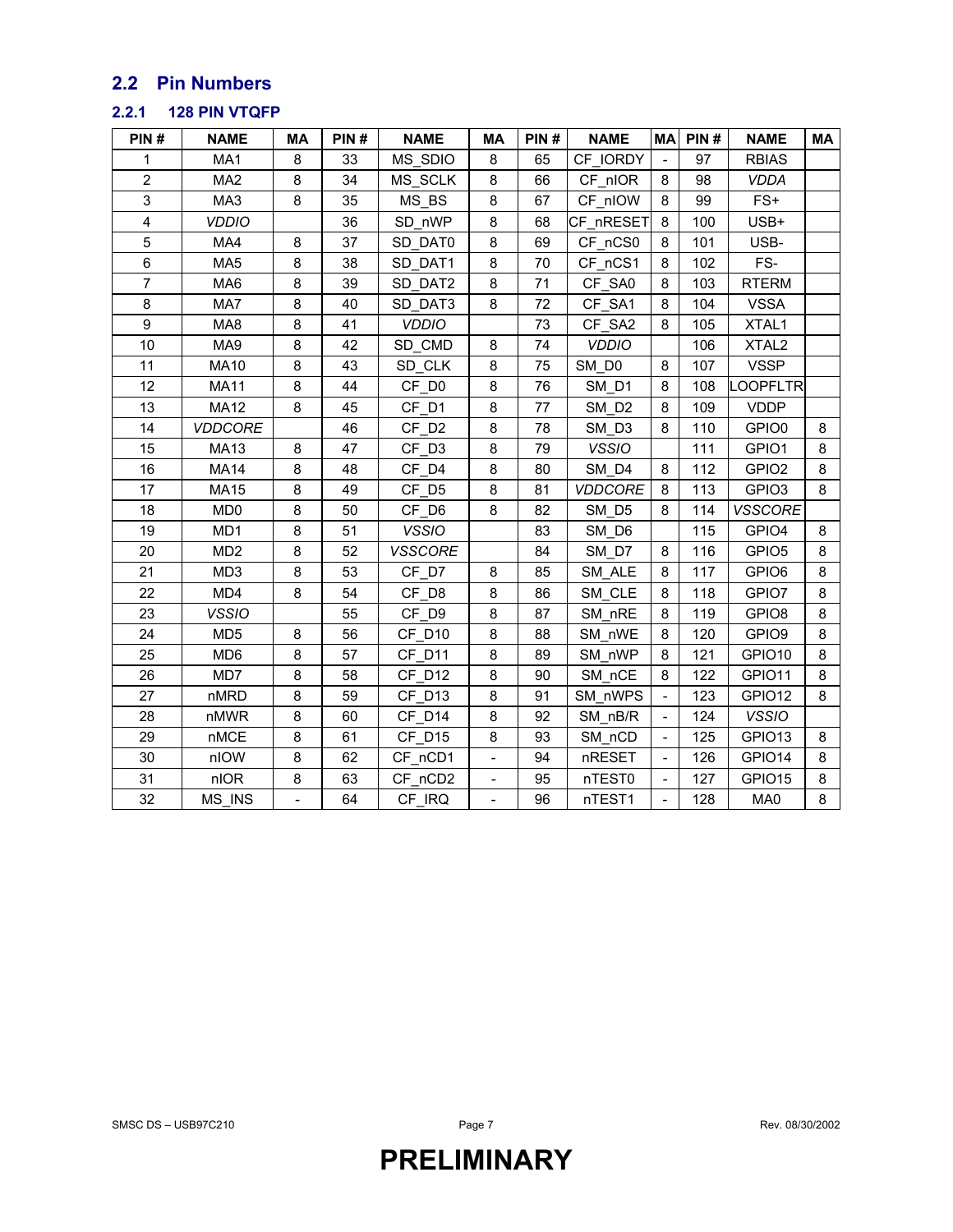### **2.2.2 128 PIN QFP**

| PIN#           | <b>NAME</b>     | MA | PIN# | <b>NAME</b>       | МA                       | PIN# | <b>NAME</b>       | МA                       | PIN#           | <b>NAME</b>       | МA |
|----------------|-----------------|----|------|-------------------|--------------------------|------|-------------------|--------------------------|----------------|-------------------|----|
| 4              | MA1             | 8  | 36   | MS_SDIO           | 8                        | 68   | CF IORDY          |                          | 100            | <b>RBIAS</b>      |    |
| 5              | MA <sub>2</sub> | 8  | 37   | MS SCLK           | 8                        | 69   | CF nIOR           | 8                        | 101            | <b>VDDA</b>       |    |
| 6              | MA3             | 8  | 38   | MS BS             | 8                        | 70   | CF nIOW           | 8                        | 102            | $FS+$             |    |
| $\overline{7}$ | <b>VDDIO</b>    |    | 39   | SD nWP            |                          | 71   | CF nRESE          | 8                        | 103            | USB+              |    |
|                |                 |    |      |                   | 8                        |      | т                 |                          |                |                   |    |
| 8              | MA4             | 8  | 40   | SD DAT0           | 8                        | 72   | CF nCS0           | 8                        | 104            | USB-              |    |
| 9              | MA <sub>5</sub> | 8  | 41   | SD DAT1           | 8                        | 73   | CF nCS1           | 8                        | 105            | FS-               |    |
| 10             | MA6             | 8  | 42   | SD DAT2           | 8                        | 74   | CF SA0            | 8                        | 106            | <b>RTERM</b>      |    |
| 11             | MA7             | 8  | 43   | SD DAT3           | 8                        | 75   | CF_SA1            | 8                        | 107            | VSSA              |    |
| 12             | MA8             | 8  | 44   | <b>VDDIO</b>      |                          | 76   | CF_SA2            | 8                        | 108            | XTAL1             |    |
| 13             | MA9             | 8  | 45   | SD CMD            | 8                        | 77   | <b>VDDIO</b>      |                          | 109            | XTAL <sub>2</sub> |    |
| 14             | <b>MA10</b>     | 8  | 46   | SD_CLK            | 8                        | 78   | SM_D0             | 8                        | 110            | <b>VSSP</b>       |    |
| 15             | <b>MA11</b>     | 8  | 47   | CF D0             |                          | 79   | SM D1             | 8                        | 111            | <b>LOOPFLT</b>    |    |
|                |                 |    |      |                   | 8                        |      |                   |                          |                | R                 |    |
| 16             | <b>MA12</b>     | 8  | 48   | CF D1             | 8                        | 80   | SM D <sub>2</sub> | 8                        | 112            | <b>VDDP</b>       |    |
| 17             | <b>VDDCORE</b>  |    | 49   | CF D <sub>2</sub> | 8                        | 81   | SM D3             | 8                        | 113            | GPIO0             | 8  |
| 18             | <b>MA13</b>     | 8  | 50   | CF D3             | 8                        | 82   | <b>VSSIO</b>      |                          | 114            | GPIO1             | 8  |
| 19             | <b>MA14</b>     | 8  | 51   | CF D4             | 8                        | 83   | SM_D4             | 8                        | 115            | GPIO <sub>2</sub> | 8  |
| 20             | <b>MA15</b>     | 8  | 52   | CF D5             | 8                        | 84   | <b>VDDCORE</b>    |                          | 116            | GPIO <sub>3</sub> | 8  |
| 21             | MD <sub>0</sub> | 8  | 53   | CF D6             | 8                        | 85   | SM D5             | 8                        | 117            | <b>VSSCORE</b>    |    |
| 22             | MD1             | 8  | 54   | <b>VSSIO</b>      |                          | 86   | SM D6             | 8                        | 118            | GPIO4             | 8  |
| 23             | MD <sub>2</sub> | 8  | 55   | <b>VSSCORE</b>    |                          | 87   | SM D7             | 8                        | 119            | GPIO <sub>5</sub> | 8  |
| 24             | MD <sub>3</sub> | 8  | 56   | CF D7             | 8                        | 88   | SM ALE            | 8                        | 120            | GPIO6             | 8  |
| 25             | MD4             | 8  | 57   | CF D8             | 8                        | 89   | SM CLE            | 8                        | 121            | GPIO7             | 8  |
| 26             | <b>VSSIO</b>    |    | 58   | CF_D9             | 8                        | 90   | SM nRE            | 8                        | 122            | GPIO <sub>8</sub> | 8  |
| 27             | MD <sub>5</sub> | 8  | 59   | CF D10            | 8                        | 91   | SM nWE            | 8                        | 123            | GPIO9             | 8  |
| 28             | MD <sub>6</sub> | 8  | 60   | CF D11            | 8                        | 92   | SM nWP            | 8                        | 124            | GPIO10            | 8  |
| 29             | MD7             | 8  | 61   | CF D12            | 8                        | 93   | SM nCE            | 8                        | 125            | GPIO11            | 8  |
| 30             | nMRD            | 8  | 62   | CF D13            | 8                        | 94   | SM nWPS           |                          | 126            | GPIO12            | 8  |
| 31             | nMWR            | 8  | 63   | CF D14            | 8                        | 95   | SM nB/R           | $\frac{1}{2}$            | 127            | <b>VSSIO</b>      |    |
| 32             | nMCE            | 8  | 64   | CF D15            | 8                        | 96   | SM_nCD            | $\overline{\phantom{0}}$ | 128            | GPIO13            | 8  |
| 33             | nIOW            | 8  | 65   | CF_nCD1           | $\overline{\phantom{a}}$ | 97   | nRESET            | $\overline{\phantom{a}}$ | $\mathbf{1}$   | GPIO14            | 8  |
| 34             | nIOR            | 8  | 66   | CF nCD2           | $\blacksquare$           | 98   | nTEST0            | $\overline{\phantom{a}}$ | $\overline{2}$ | GPIO15            | 8  |
| 35             | MS INS          |    | 67   | CF IRQ            |                          | 99   | nTEST1            |                          | 3              | MA0               | 8  |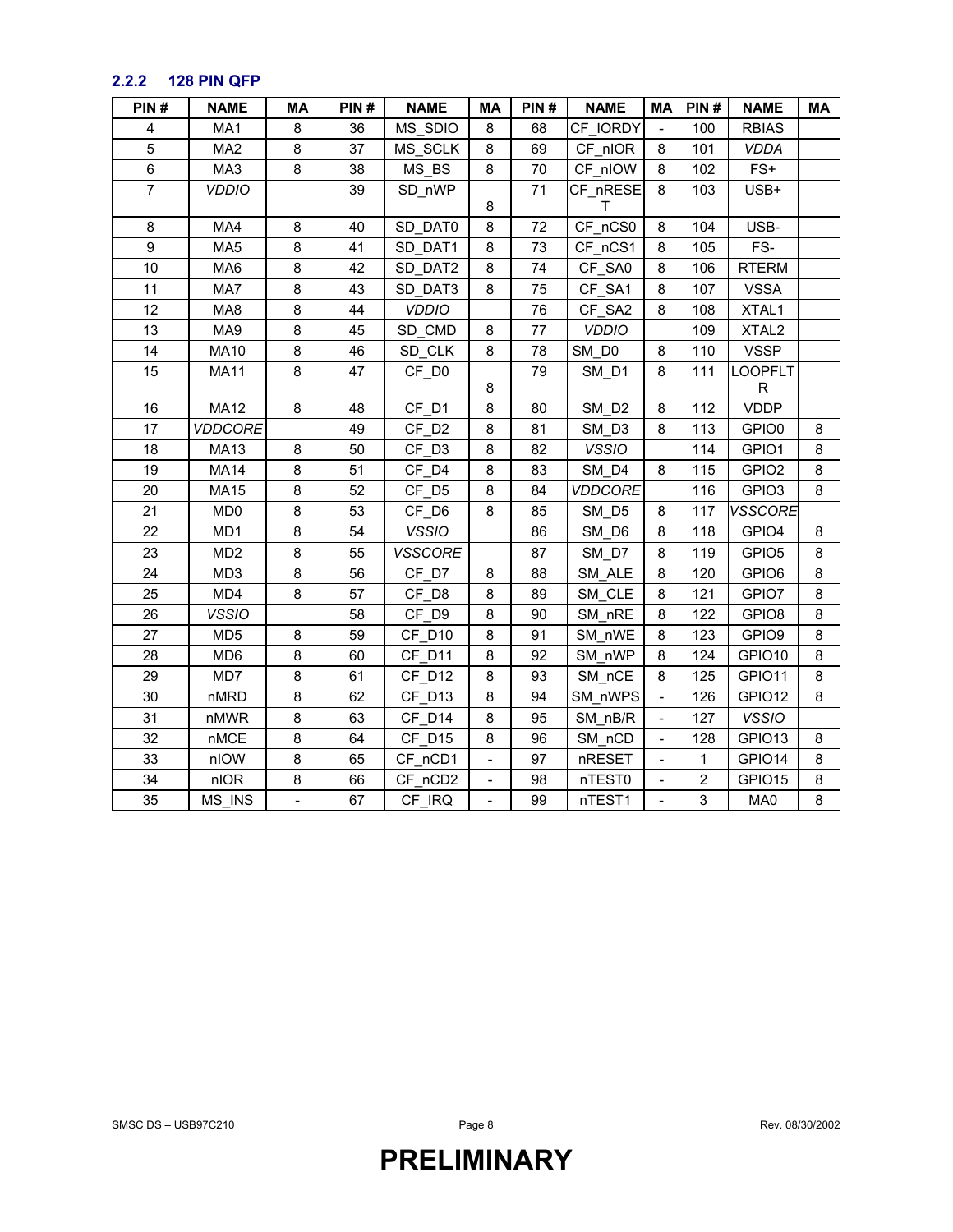#### **3.1 128 Pin VTQFP**

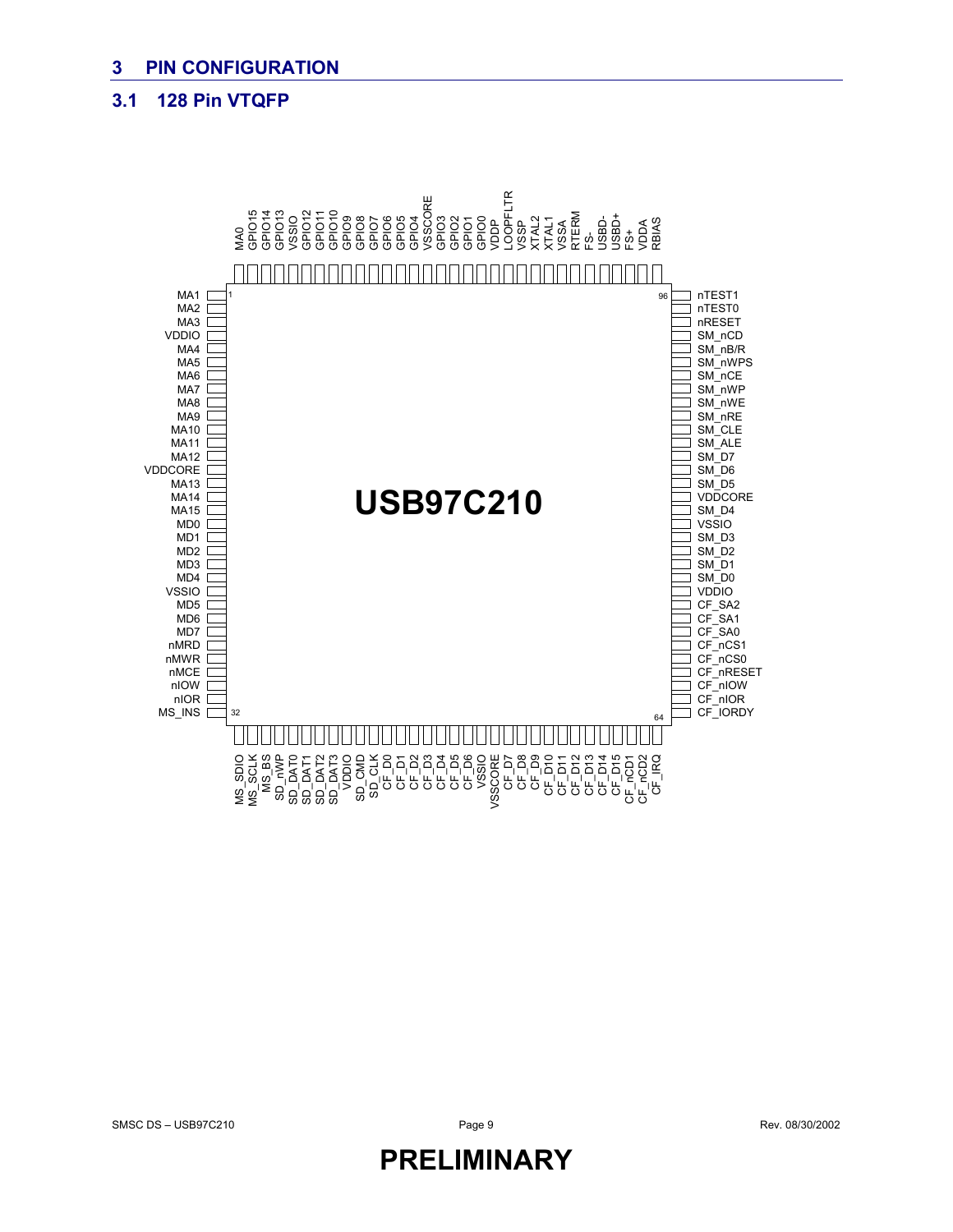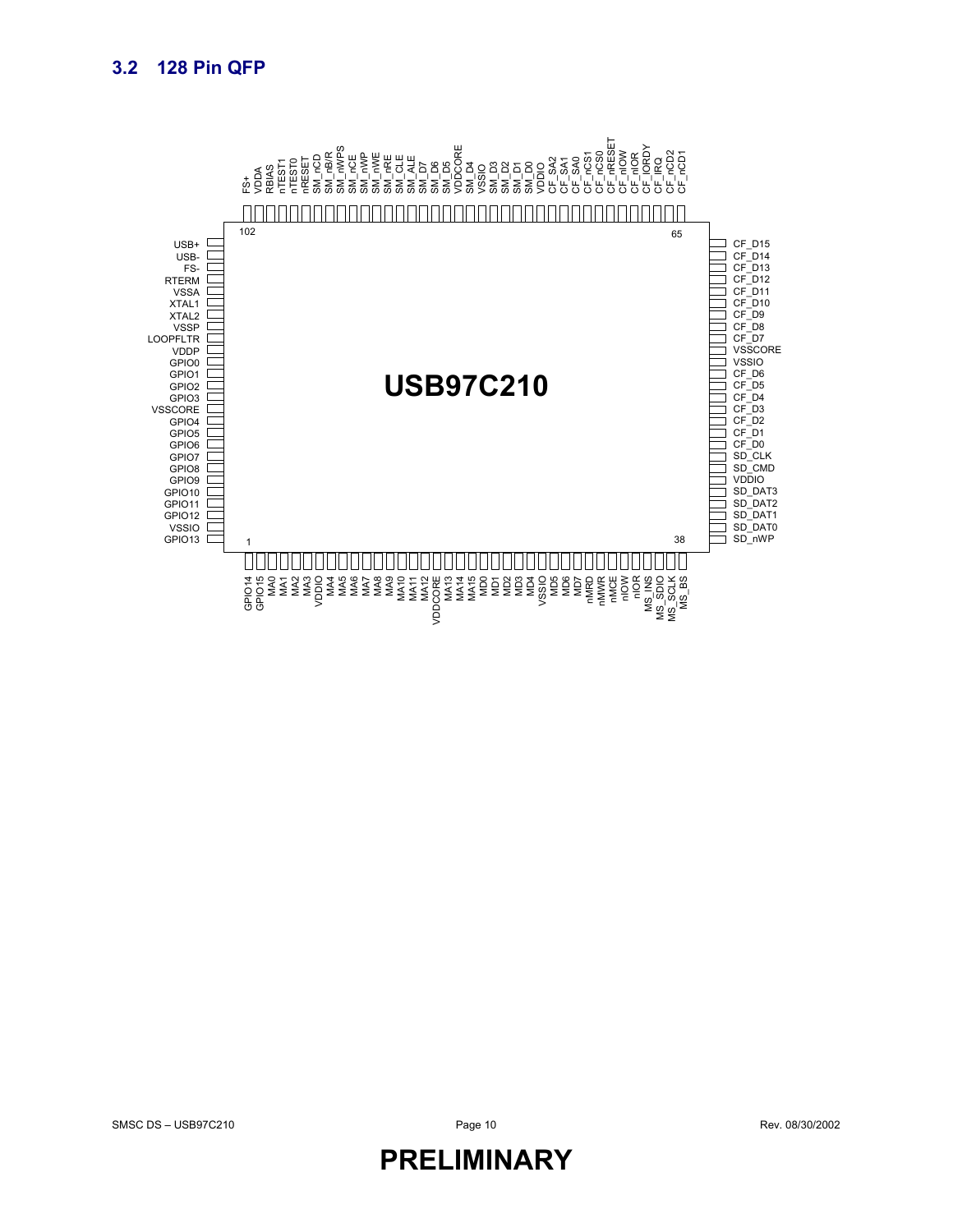



Rev. 08/30/2002

**PRELIMINARY**

PRELIMINARY

Page 11

SMSC DS – USB97C210 Page 11 Page 11 Page 11 Page 11 SMSC DS-USB97C210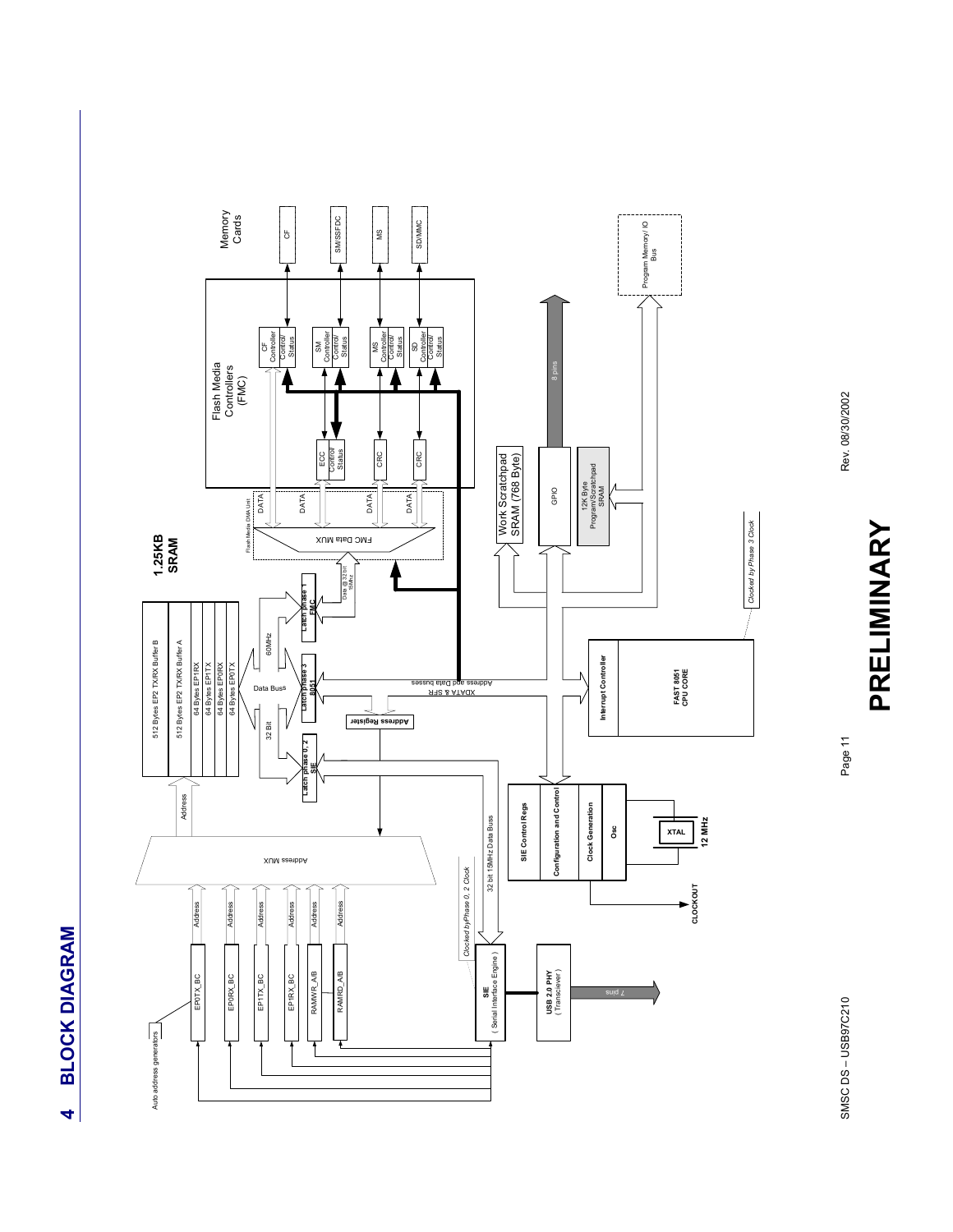### **5 PIN DESCRIPTIONS**

This section provides a detailed description of each signal. The signals are arranged in functional groups according to their associated interface.

The "n" symbol in the signal name indicates that the active, or asserted state occurs when the signal is at a low voltage level. When "n" is not present before the signal name, the signal is asserted when at the high voltage level.

The terms assertion and negation are used exclusively. This is done to avoid confusion when working with a mixture of "active low" and "active high" signal. The term assert, or assertion indicates that a signal is active, independent of whether that level is represented by a high or low voltage. The term negate, or negation indicates that a signal is inactive.

### **5.1 Pin Descriptions**

| <b>NAME</b>           | <b>SYMBOL</b>                             | <b>BUFFER</b><br><b>TYPE</b> | <b>DESCRIPTION</b>                                                                                                                |  |  |  |  |  |  |  |
|-----------------------|-------------------------------------------|------------------------------|-----------------------------------------------------------------------------------------------------------------------------------|--|--|--|--|--|--|--|
|                       | CompactFlash (In True IDE mode) Interface |                              |                                                                                                                                   |  |  |  |  |  |  |  |
| CF Chip Select 1      | CF nCS1                                   | O8                           | This pin is the active low chip select 1 signal for the CF<br>ATA device                                                          |  |  |  |  |  |  |  |
| CF Chip Select 0      | CF nCS0                                   | O8                           | This pin is the active low chip select 0 signal for the task<br>file registers of CF ATA device in the True IDE mode.             |  |  |  |  |  |  |  |
| CF Register Address 2 | CF SA2                                    | O8                           | This pin is the register select address bit 2 for the CF<br>ATA device.                                                           |  |  |  |  |  |  |  |
| CF Register Address 1 | CF_SA1                                    | O8                           | Address signal 1 for the task file registers, when the<br>CFC is enabled in True IDE mode                                         |  |  |  |  |  |  |  |
| CF Register Address 0 | CF_SA0                                    | O <sub>8</sub>               | Address signal 0 for the task file registers, when the CFC<br>is enabled in True IDE mode.                                        |  |  |  |  |  |  |  |
| CF Interrupt          | CF IRQ                                    | <b>IPD</b>                   | This is the active high interrupt request signal from the<br>CF device.                                                           |  |  |  |  |  |  |  |
|                       |                                           |                              | This pin has an internal weak pull-down resistor.                                                                                 |  |  |  |  |  |  |  |
| CF<br>Data 15-8       | CF_D[15:8]                                | IO8                          | The bi-directional data signals CF_D15-CF_D8 in True<br>IDE mode data transfer, when the CFC is enabled.                          |  |  |  |  |  |  |  |
|                       |                                           |                              | In the True IDE Mode, all of task file register operation<br>occur on the CF D[7:0], while the data transfer is on<br>CF_D[15:0]. |  |  |  |  |  |  |  |
|                       |                                           |                              | These pins have an internal weak pull-down resistor.                                                                              |  |  |  |  |  |  |  |
| СF<br>Data7-0         | CF_D[7:0]                                 | IO8                          | The bi-directional data signals CF D7-CF D0 in the True<br>IDE mode data transfer.                                                |  |  |  |  |  |  |  |
|                       |                                           |                              | In the True IDE Mode, all of task file register operation<br>occur on the CF_D[7:0], while the data transfer is on<br>CF_D[15:0]. |  |  |  |  |  |  |  |
|                       |                                           |                              | These pins have an internal weak pull-down resistor.                                                                              |  |  |  |  |  |  |  |
| IO Ready              | CF IORDY                                  | <b>IPU</b>                   | This pin is active high input signal with an internal weak<br>pull-up resistor.                                                   |  |  |  |  |  |  |  |
| СF                    | CF_nCD2                                   | IPU                          | This card detection pin is connected to the ground on the                                                                         |  |  |  |  |  |  |  |
| Card Detection2       |                                           |                              | CF device, when the CF device is inserted.                                                                                        |  |  |  |  |  |  |  |
|                       |                                           |                              | This pin has an internal weak pull-up resistor.                                                                                   |  |  |  |  |  |  |  |
| СF<br>Card Detection1 | CF nCD1                                   | IPU                          | This card detection pin is connected to ground on the CF<br>device, when the CF device is inserted.                               |  |  |  |  |  |  |  |
|                       |                                           |                              | This pin has an internal weak pull-up resistor.                                                                                   |  |  |  |  |  |  |  |

SMSC DS – USB97C210 **Page 12** Page 12 Rev. 08/30/2002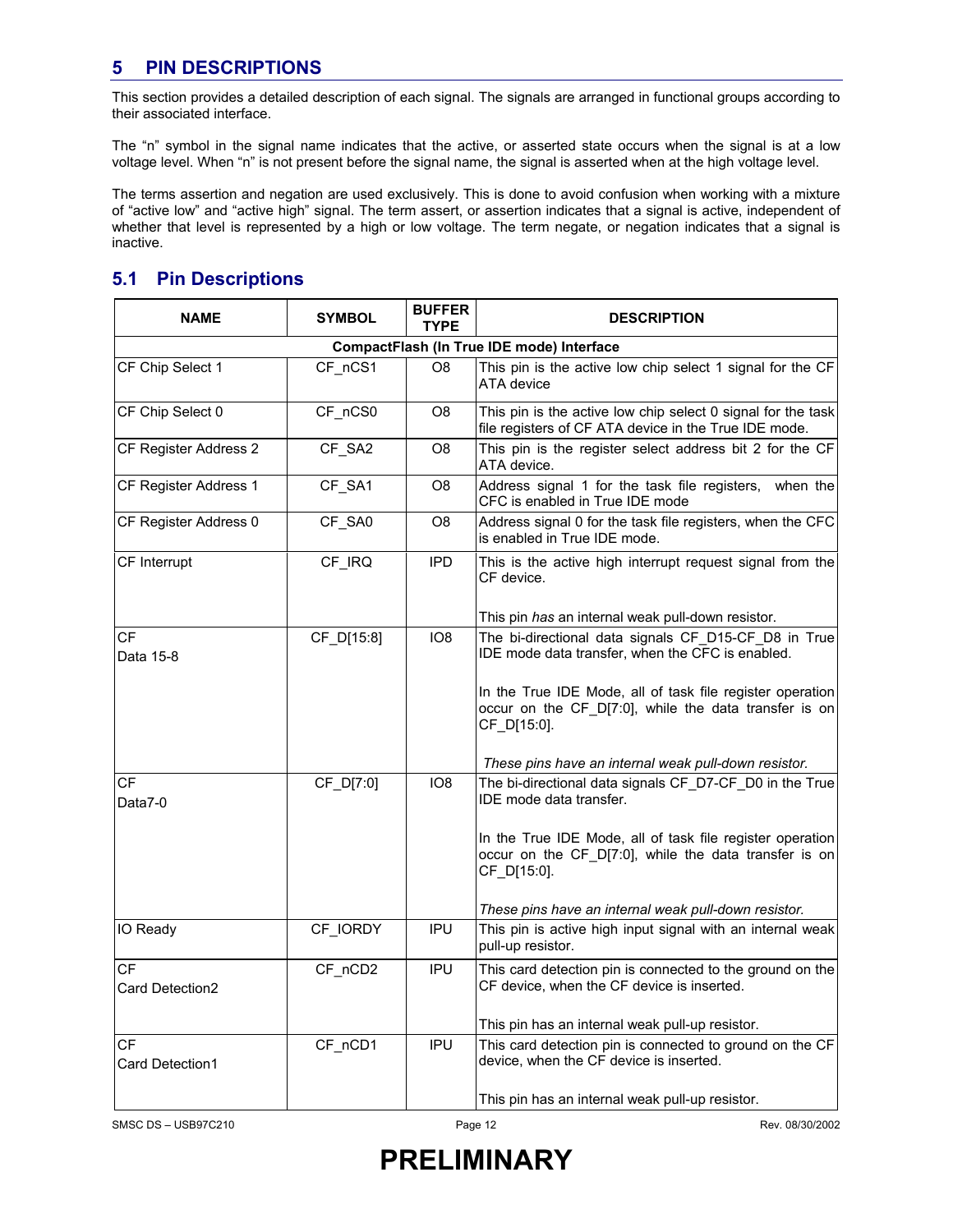| <b>NAME</b>                                            | <b>SYMBOL</b> | <b>BUFFER</b><br><b>TYPE</b> | <b>DESCRIPTION</b>                                                                                                                            |  |  |  |
|--------------------------------------------------------|---------------|------------------------------|-----------------------------------------------------------------------------------------------------------------------------------------------|--|--|--|
| <b>CF</b><br>Hardware Reset                            | CF nRESET     | O <sub>8</sub>               | This pin is an active low hardware reset signal to CF<br>device.                                                                              |  |  |  |
| <b>CF</b><br>IO Read                                   | CF nIOR       | O <sub>8</sub>               | This pin is an active low read strobe signal for CF device,<br>when the CFC is enabled.                                                       |  |  |  |
| CF<br><b>IO Write Strobe</b>                           | CF_nIOW       | O <sub>8</sub>               | This pin is an active low write strobe signal for CF device,<br>when the CFC is enabled.                                                      |  |  |  |
|                                                        |               |                              | <b>SmartMedia Interface</b>                                                                                                                   |  |  |  |
| <b>SM</b><br><b>Write Protect</b>                      | SM nWP        | O <sub>8</sub>               | This pin is an active low write protect signal for the SM<br>device, when the SMC is enabled.                                                 |  |  |  |
| <b>SM</b><br><b>Address Strobe</b>                     | SM ALE        | O8                           | This pin is an active high Address Latch Enable signal for<br>the SM device, when the SMC is enabled                                          |  |  |  |
| <b>SM</b><br><b>Command Strobe</b>                     | SM_CLE        | O8                           | This pin is an active high Command Latch Enable signal<br>for the SM device, when the SMC is enabled.                                         |  |  |  |
| <b>SM</b><br>Data7-0                                   | SM_D[7:0]     | IO8                          | These pins are the bi-directional data signal SM D7-<br>SM D0, when the SMC is enabled.                                                       |  |  |  |
|                                                        |               |                              | The bi-directional input signal should have an internal<br>weak pull-up resister on the input.                                                |  |  |  |
| <b>SM</b><br>Read Enable                               | SM nRE        | O8                           | This pin is an active low read strobe signal for SM device,<br>when SMC is enabled.                                                           |  |  |  |
| <b>SM</b><br>Write Enable                              | SM nWE        | O <sub>8</sub>               | This pin is an active low write strobe signal for SM<br>device, when SMC is enabled.                                                          |  |  |  |
| <b>SM</b><br>Write Protect Switch                      | SM nWPS       | <b>IPU</b>                   | A write-protect seal is detected, when this pin is low.<br>This pin has an internal weak pull-up resistor.                                    |  |  |  |
| <b>SM</b><br>Busy or Data Reday                        | $SM_nBB/R$    | <b>IPU</b>                   | This pin is connected to the BSY/RDY pin of the SM<br>device.                                                                                 |  |  |  |
| <b>SM</b><br>Chip Enable                               | SM_nCE        | O <sub>8</sub>               | This pin has an internal weak pull-up resistor.<br>This pin is the active low chip enable signal to the SM<br>device.                         |  |  |  |
| <b>SM</b><br>Card Detection                            | SM_nCD        | IPU                          | This pin has an internal weak pull-up resistor.<br>This is the card detection signal from SM device to<br>indicate if the device is inserted. |  |  |  |
|                                                        |               |                              | This pin has internal weak pull-up resistor.                                                                                                  |  |  |  |
|                                                        |               |                              | <b>Memory Stick Interface</b>                                                                                                                 |  |  |  |
| <b>MS</b>                                              | MS BS         | O <sub>8</sub>               |                                                                                                                                               |  |  |  |
| <b>Bus State</b><br><b>MS</b><br>System<br>Data In/Out | MS_SDIO       | IO <sub>8</sub>              | For detailed information on the function of these pins,<br>please consult the Sony Memory Stick specifications.                               |  |  |  |
| MS<br>Card Insertion                                   | MS_INS        | <b>IPU</b>                   |                                                                                                                                               |  |  |  |
| <b>MS</b><br>System CLK                                | MS_SCLK       | O <sub>8</sub>               |                                                                                                                                               |  |  |  |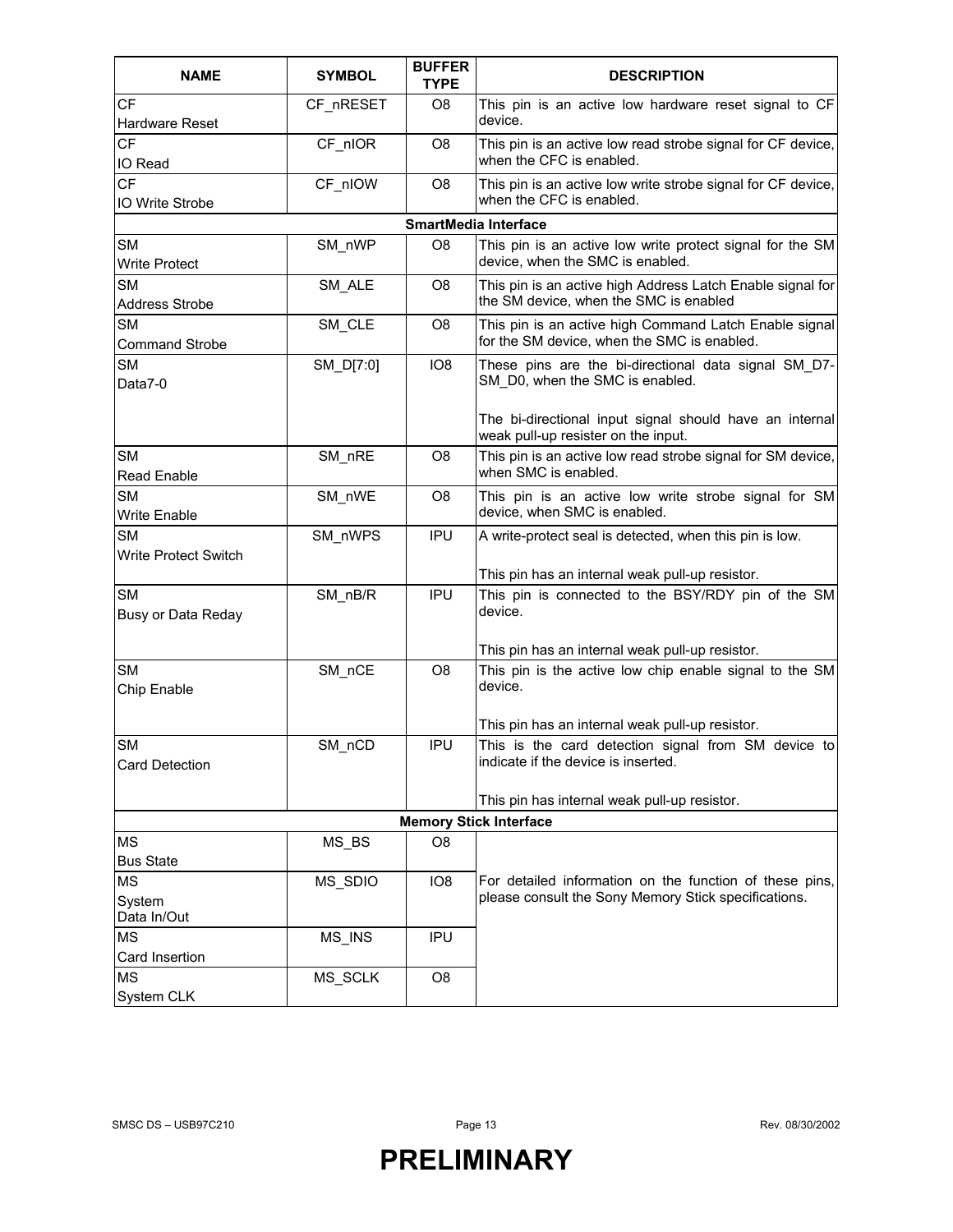| <b>NAME</b>                   | <b>SYMBOL</b>     | <b>BUFFER</b><br>TYPE | <b>DESCRIPTION</b>                                                                                                                                                                                              |  |  |  |  |  |
|-------------------------------|-------------------|-----------------------|-----------------------------------------------------------------------------------------------------------------------------------------------------------------------------------------------------------------|--|--|--|--|--|
| <b>SD Interface</b>           |                   |                       |                                                                                                                                                                                                                 |  |  |  |  |  |
| <b>SD</b>                     | SD_DAT[3:0]       | IO <sub>8</sub>       |                                                                                                                                                                                                                 |  |  |  |  |  |
| Data3-0                       |                   |                       |                                                                                                                                                                                                                 |  |  |  |  |  |
| <b>SD Clock</b>               | SD_CLK            | O8                    | For detailed information on the function of these pins,                                                                                                                                                         |  |  |  |  |  |
| SD Command                    | SD_CMD            | IO <sub>8</sub>       | please consult the SD Memory Card Specifications.                                                                                                                                                               |  |  |  |  |  |
| <b>SD</b>                     | SD_nWP            | IPU                   |                                                                                                                                                                                                                 |  |  |  |  |  |
| <b>Write Protected</b>        |                   |                       |                                                                                                                                                                                                                 |  |  |  |  |  |
|                               |                   |                       | <b>USB Interface</b>                                                                                                                                                                                            |  |  |  |  |  |
| <b>USB Bus Data</b>           | USB-<br>USB+      | $IO-U$                | These pins connect to the USB bus data signals.                                                                                                                                                                 |  |  |  |  |  |
| <b>USB Transceiver Filter</b> | <b>LOOPFLTR</b>   |                       | This pin provides the ability to supplement the internal<br>filtering of the transceiver with an external network, if<br>required. This pin is normally not connected.                                          |  |  |  |  |  |
| <b>USB Transceiver Bias</b>   | <b>RBIAS</b>      |                       | A precision 10.0K resistor is attached from ground to this<br>pin to set the transceiver's internal bias currents.                                                                                              |  |  |  |  |  |
| <b>Termination Resistor</b>   | <b>RTERM</b>      |                       | A precision 1.5K resistor is attached to this pin from a<br>3.3V supply.                                                                                                                                        |  |  |  |  |  |
| Full Speed USB Data           | FS-<br>FS+        | IO-U                  | These pins connect to the USB- and USB+ pins through<br>39.2 ohm series resistors.                                                                                                                              |  |  |  |  |  |
|                               |                   |                       | Memory/IO Interface                                                                                                                                                                                             |  |  |  |  |  |
| Memory Data Bus               | MD[7:0]           | IO <sub>8</sub>       | These signals are used to transfer data between the<br>internal CPU and the external program memory.                                                                                                            |  |  |  |  |  |
| <b>Memory Address Bus</b>     | MA[15:0]          | O <sub>8</sub>        | These signals address memory locations within the<br>external memory. Memory access time should be 80 ns or<br>less.                                                                                            |  |  |  |  |  |
| Memory Write Strobe           | nMWR              | O <sub>8</sub>        | Program Memory Write; active low                                                                                                                                                                                |  |  |  |  |  |
| <b>Memory Read Strobe</b>     | nMRD              | O <sub>8</sub>        | Program Memory Read; active low. Memory output enable<br>time (assuming this signal is used for this memory<br>function) must be 80 ns or less.                                                                 |  |  |  |  |  |
| Memory Chip Enable            | nMCE              | O <sub>8</sub>        | Program Memory Chip Enable; active low. This signal<br>shall be deasserted, when the USB97C210 is in power<br>down mode (USB SUSPEND).                                                                          |  |  |  |  |  |
| I/O Read Strobe               | nIOR              | O <sub>8</sub>        | This is an active low I/O Read strobe signal of MD bus.                                                                                                                                                         |  |  |  |  |  |
| I/O Write Strobe              | nIOW.             | O <sub>8</sub>        | This is an active low I/O Write strobe signal of MD bus.                                                                                                                                                        |  |  |  |  |  |
|                               |                   |                       | <b>Misc</b>                                                                                                                                                                                                     |  |  |  |  |  |
| Crystal Input/External        | XTAL1/            | <b>ICLKx</b>          | 12Mhz Crystal or external clock input.                                                                                                                                                                          |  |  |  |  |  |
| Clock Input                   | <b>CLKIN</b>      |                       | This pin can be connected to one terminal of the crystal or<br>can be connected to an external 12Mhz clock when a<br>crystal is not used.                                                                       |  |  |  |  |  |
| <b>Crystal Output</b>         | XTAL <sub>2</sub> | <b>OCLKx</b>          | 12Mhz Crystal                                                                                                                                                                                                   |  |  |  |  |  |
|                               |                   |                       | This is the other terminal of the crystal, or left open when<br>an external clock source is used to drive XTAL1/CLKIN. It<br>may not be used to drive any external circuitry other than<br>the crystal circuit. |  |  |  |  |  |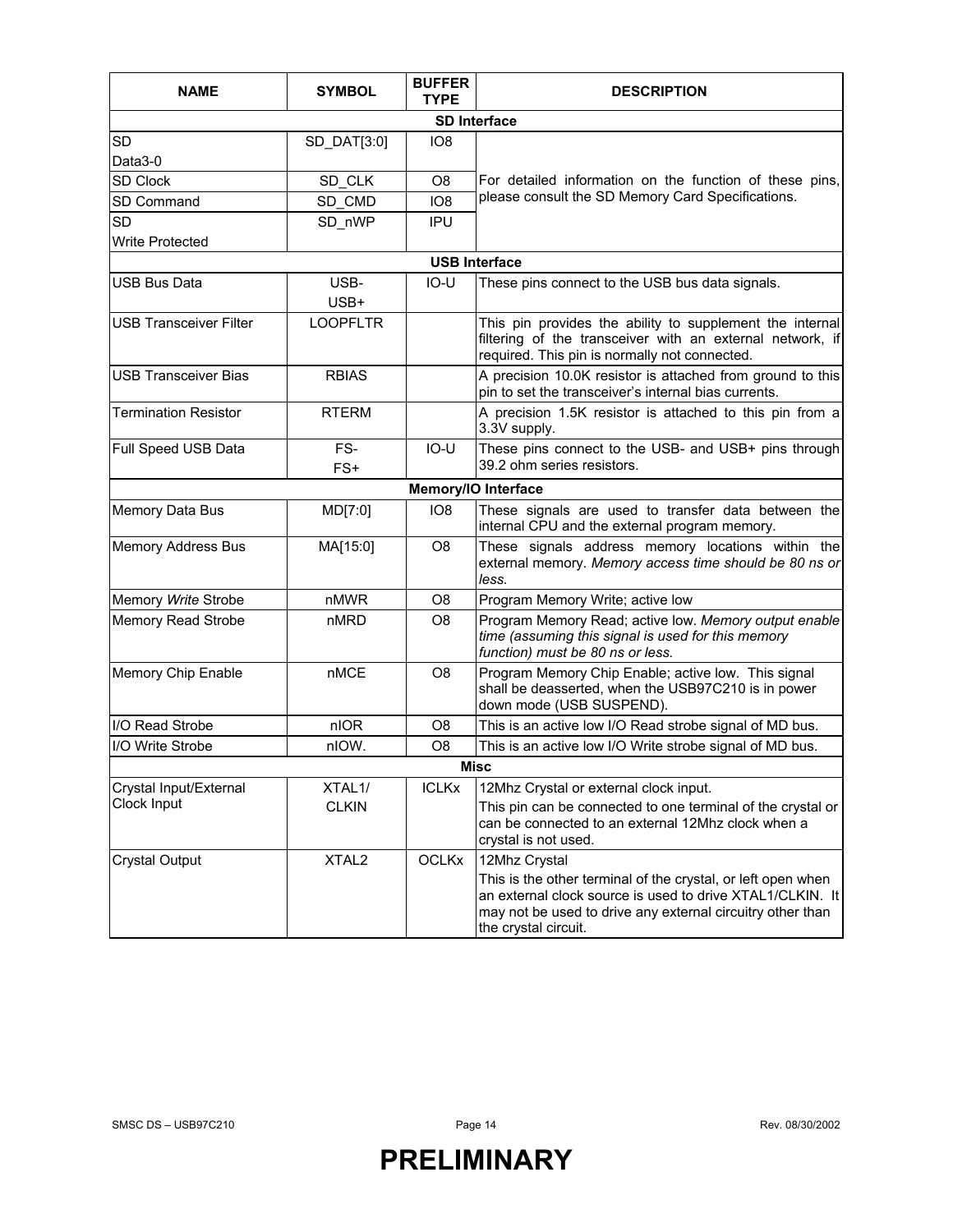| <b>NAME</b>         | <b>SYMBOL</b>             | <b>BUFFER</b><br><b>TYPE</b> | <b>DESCRIPTION</b>                                                                                                                            |
|---------------------|---------------------------|------------------------------|-----------------------------------------------------------------------------------------------------------------------------------------------|
| General Purpose I/O | GPIO0<br>/RXD             | I/O8                         | This pin may be used either as input, edge sensitive<br>interrupt input, or output.                                                           |
|                     |                           |                              | In addition to the above, this port has the capability of<br>auto-toggling at a 1 Hz rate when used as an output.                             |
|                     |                           |                              | As an input, the GPIO0 can also be used as input to the<br>RXD of a UART in the device for firmware debug<br>purposes.                        |
|                     |                           |                              | Note: This pin defaults as an input and should be<br>terminated to a supply via a high value resistor to avoid a<br>floating input condition. |
| General Purpose I/O | GPIO1<br>/TXD             | I/O8                         | This pin may be used either as input, edge sensitive<br>interrupt input, or output.                                                           |
|                     |                           |                              | In addition, as an output, the GPIO1 can also be used as<br>an output TXD of a UART in the device for firmware<br>debug purposes.             |
|                     |                           |                              | Note: This pin defaults as an input and should be<br>terminated to a supply via a high value resistor to avoid a<br>floating input condition. |
| General Purpose I/O | GPIO <sub>2</sub><br>/TO  | I/O8                         | This pin may be used either as input, edge sensitive<br>interrupt input, or output.                                                           |
|                     |                           |                              | In addition, the pin can be used as the internal 8051 "TO<br>timer P3.4" output.                                                              |
|                     |                           |                              | Note: This pin defaults as an input and should be<br>terminated to a supply via a high value resistor to avoid a<br>floating input condition. |
| General Purpose I/O | GPIO <sub>3</sub><br>/nWE | I/O8                         | This pin may be used either as input, edge sensitive<br>interrupt input, or output.                                                           |
|                     |                           |                              | In addition, the output can be nWE, for use with PCMCIA<br>form factor flash cards with "true IDE" capability.                                |
|                     |                           |                              | Note: This pin defaults as an input and should be<br>terminated to a supply via a high value resistor to avoid a<br>floating input condition. |
| General Purpose I/O | GPIO[7:4]                 | I/O8                         | This pin may be used either as input, edge sensitive<br>interrupt output, or output.                                                          |
| General Purpose I/O | GPIO[15:8]                | I/O8                         | These pins may be used either as input, or output.                                                                                            |
| <b>RESET input</b>  | nRESET                    | IS                           | This active low signal is used by the system to reset the<br>chip. The active low pulse must be at least 100ns wide.                          |
| <b>TEST Input</b>   | nTEST[0:1]                | L                            | These signals are used for testing the chip. User should<br>normally leave them unconnected.                                                  |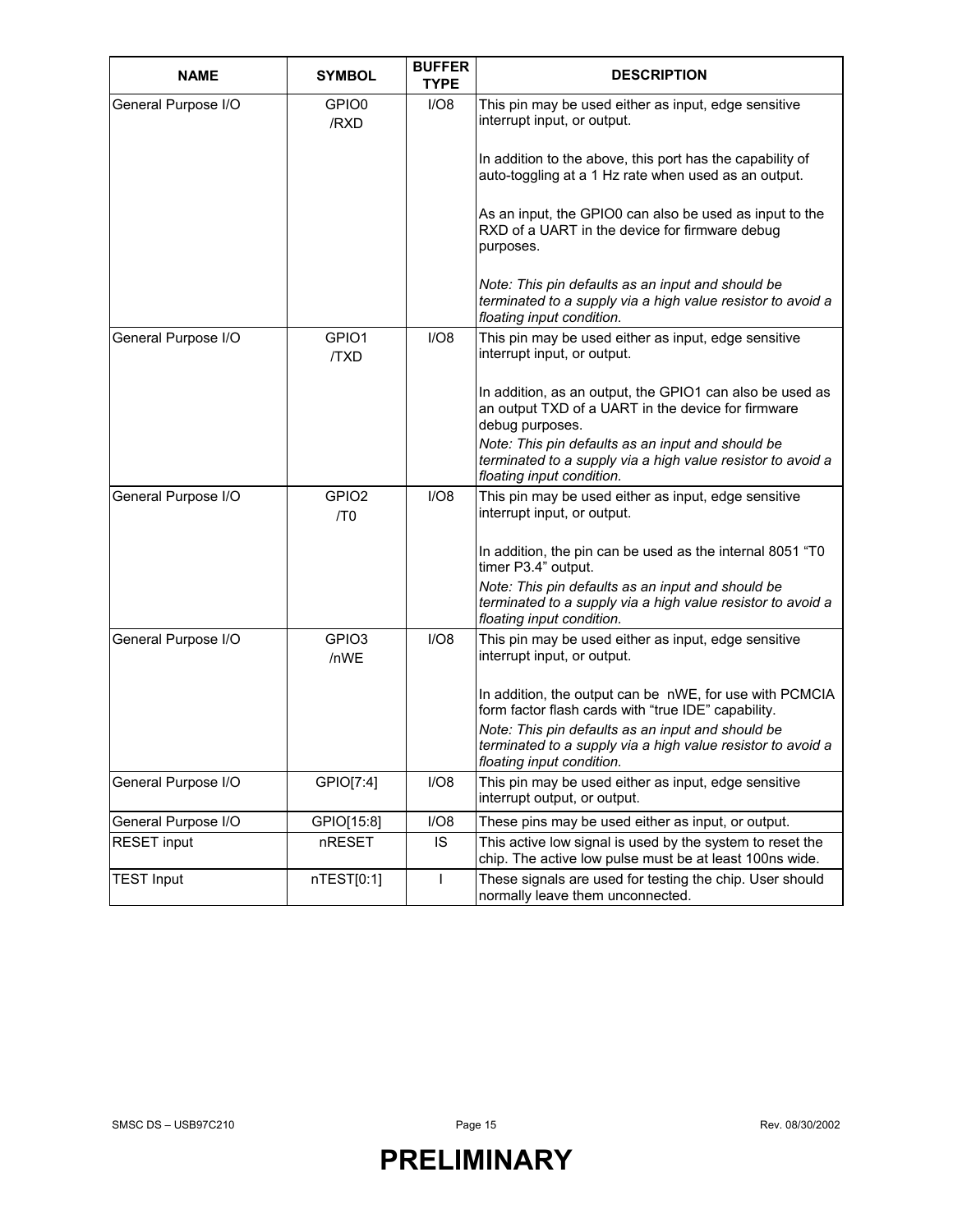| POWER, GROUNDS, and NO CONNECTS |                         |  |  |  |  |  |
|---------------------------------|-------------------------|--|--|--|--|--|
| +2.5V Core power<br>VDD         |                         |  |  |  |  |  |
| +3.3V I/O power<br><b>VDDIO</b> |                         |  |  |  |  |  |
| <b>VDDP</b>                     | +2.5 Analog power       |  |  |  |  |  |
| <b>VSSP</b>                     | Analog Ground Reference |  |  |  |  |  |
| <b>VDDA</b>                     | +3.3V Analog power      |  |  |  |  |  |
| <b>VSSA</b>                     | Analog Ground Reference |  |  |  |  |  |
| <b>GND</b>                      | <b>Ground Reference</b> |  |  |  |  |  |

### **5.2 Buffer Type Descriptions**

### **Table 1 - USB97C210 Buffer Type Descriptions**

| <b>BUFFER</b>    | <b>DESCRIPTION</b>                           |  |  |  |  |  |
|------------------|----------------------------------------------|--|--|--|--|--|
|                  | Input                                        |  |  |  |  |  |
| ipu              | Input with internal weak pull-up resistor.   |  |  |  |  |  |
| IPD              | Input with internal weak pull-down resistor. |  |  |  |  |  |
| IS.              | Input with Schmitt trigger                   |  |  |  |  |  |
| I/O4             | Input/Output with 4mA drive                  |  |  |  |  |  |
| I/OD4            | Input/Open drain output  4mA sink            |  |  |  |  |  |
| I/O8             | Input/Output with 8mA drive                  |  |  |  |  |  |
| I/OD8            | Input/Open drain output  8mA sink            |  |  |  |  |  |
| O4               | Output with 4mA drive                        |  |  |  |  |  |
| O8               | Output with 8mA drive                        |  |  |  |  |  |
| I/O12            | Output with 12mA drive                       |  |  |  |  |  |
| O <sub>12</sub>  | Output with 12mA drive                       |  |  |  |  |  |
| OD <sub>12</sub> | Open drain12mA sink                          |  |  |  |  |  |
| <b>ICLKx</b>     | XTAL clock input                             |  |  |  |  |  |
| <b>OCLKx</b>     | XTAL clock output                            |  |  |  |  |  |
| $IO-U$           | Defined in USB specification                 |  |  |  |  |  |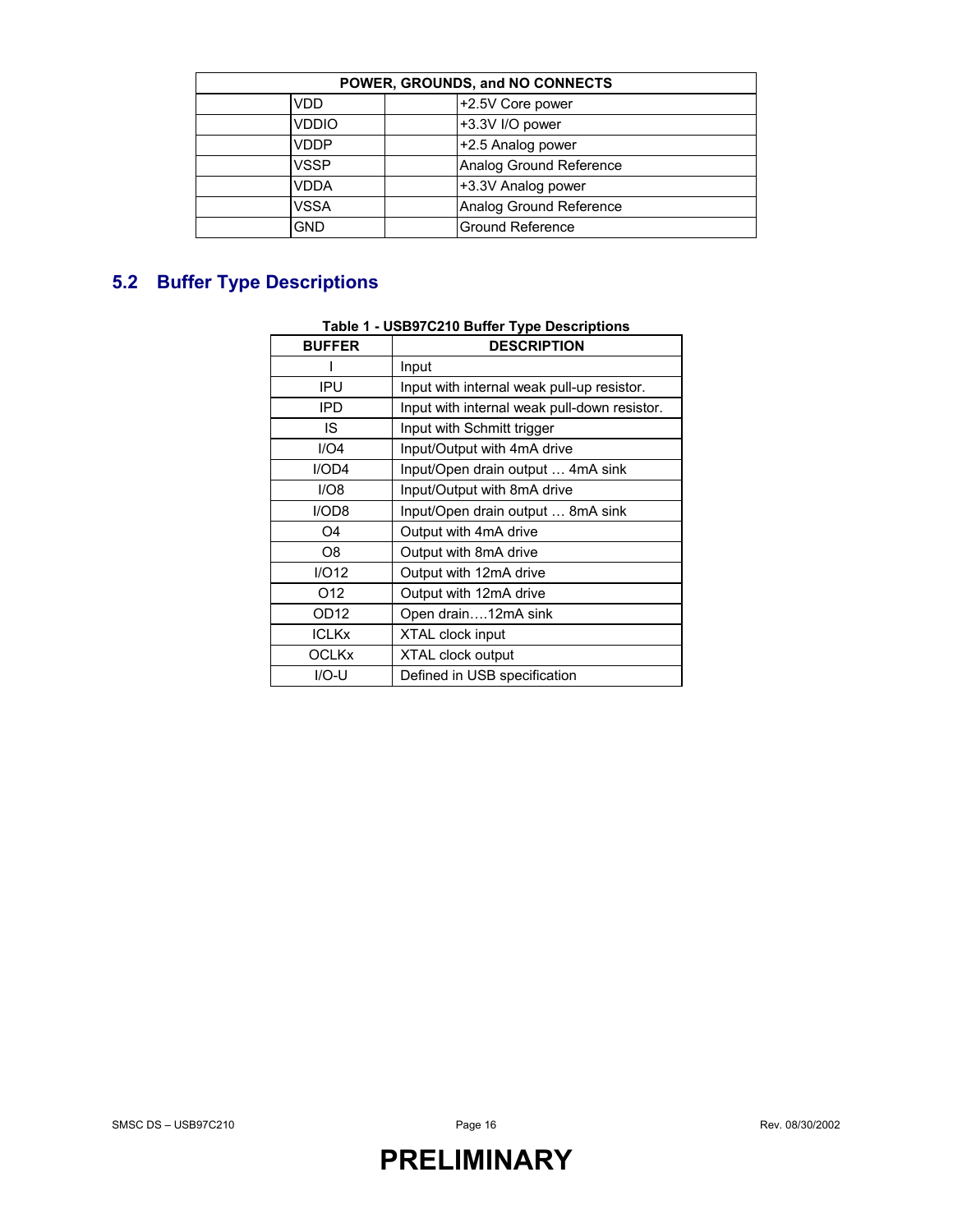### **6 DC PARAMETERS**

### **6.1 Maximum Guaranteed Ratings**

\*Stresses above the specified parameters could cause permanent damage to the device. This is a stress rating only and functional operation of the device at any other condition above those indicated in the operation sections of this specification is not implied.

**Note:** When powering this device from laboratory or system power supplies, it is important that the Absolute Maximum Ratings not be exceeded or device failure can result. Some power supplies exhibit voltage spikes on their outputs when the AC power is switched on or off. In addition, voltage transients on the AC power line may appear on the DC output. When this possibility exists, it is suggested that a clamp circuit be used.

| <b>PARAMETER</b>         | <b>SYMBOL</b>                 | <b>MIN</b> | <b>TYP</b> | <b>MAX</b> | <b>UNITS</b> | <b>COMMENTS</b>                          |
|--------------------------|-------------------------------|------------|------------|------------|--------------|------------------------------------------|
| I Type Input Buffer      |                               |            |            |            |              |                                          |
| Low Input Level          | $V_{\parallel\perp\parallel}$ |            |            | 0.8        | V            | <b>TTL Levels</b>                        |
| High Input Level         | $V_{\text{IHI}}$              | 2.0        |            |            | $\mathsf{V}$ |                                          |
| <b>ICLK Input Buffer</b> |                               |            |            |            |              |                                          |
| Low Input Level          | $V_{ILCK}$                    |            |            | 0.4        | V            |                                          |
| High Input Level         | $V_{IHCK}$                    | 2.2        |            |            | $\mathsf{V}$ |                                          |
| <b>Input Leakage</b>     |                               |            |            |            |              |                                          |
| (All I and IS buffers)   |                               |            |            |            |              |                                          |
| Low Input Leakage        | $I_{\rm IL}$                  | $-10$      |            | $+10$      | uA           | $V_{IN} = 0$                             |
| High Input Leakage       | Iн                            | $-10$      |            | $+10$      | mA           | $V_{IN} = V_{DDIO}$                      |
| <b>08 Type Buffer</b>    |                               |            |            |            |              |                                          |
| Low Output Level         | $V_{OL}$                      |            |            | 0.4        | V            | $I_{OL}$ = 8 mA @ $V_{DDIO}$<br>$= 3.3V$ |
| <b>High Output Level</b> | $V_{OH}$                      | 2.4        |            |            | $\vee$       | $I_{OH}$ = -4mA @ $V_{DDIO}$<br>$= 3.3V$ |
| Output Leakage           | $I_{OL}$                      | $-10$      |            | $+10$      | uA           | $V_{IN} = 0$ to $V_{DDIO}$<br>(Note 1)   |

#### **DC ELECTRICAL CHARACTERISTICS (T<sub>A</sub> = 0°C - 70°C,**  $V_{DDIO}$ **,**  $V_{DA}$  **= +3.3 V ± 10%,**  $V_{DD}$ **,**  $V_{DDP}$  **= +2.5 V ± 10%,)**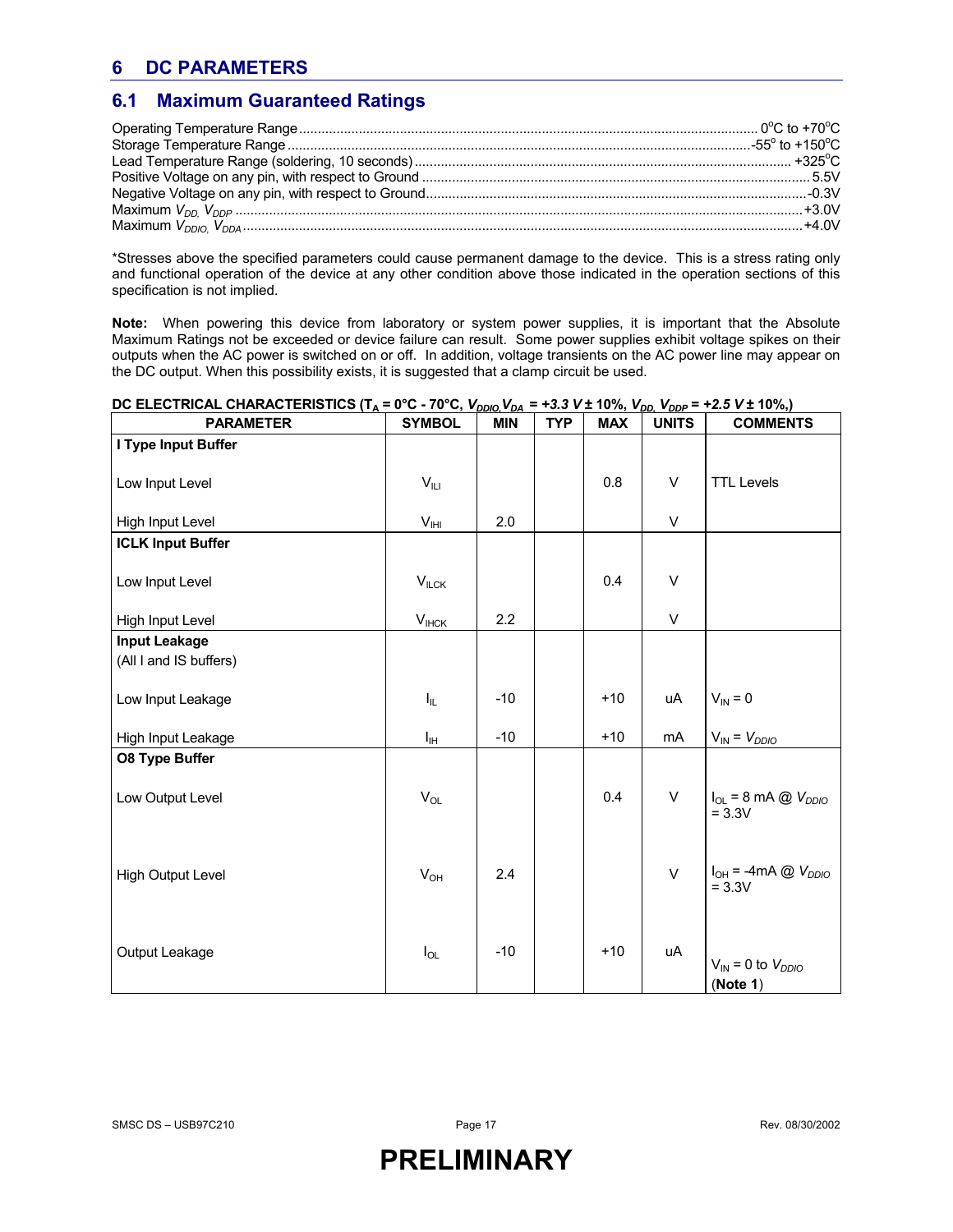| <b>PARAMETER</b>                   | <b>SYMBOL</b>       | <b>MIN</b> | <b>TYP</b>          | <b>MAX</b>    | <b>UNITS</b> | <b>COMMENTS</b>                                                |
|------------------------------------|---------------------|------------|---------------------|---------------|--------------|----------------------------------------------------------------|
| I/O8 Type Buffer                   |                     |            |                     |               |              |                                                                |
| Low Output Level                   | $V_{OL}$            |            |                     | 0.4           | $\sf V$      | $I_{OL}$ = 8 mA $\textcircled{a}$ $V_{DDIO}$<br>$= 3.3V$       |
| <b>HIGH OUTPUT LEVEL</b>           | $V_{OH}$            | 2.4        |                     |               | $\vee$       | $I_{OH}$ = -4 mA @ $V_{DDIO}$<br>$= 3.3V$                      |
| Output Leakage                     | $I_{OL}$            | $-10$      |                     | $+10$         | μA           | $V_{IN} = 0$ to $V_{DDIO}$<br>(Note 1)                         |
| I/O12 Type Buffer                  |                     |            |                     |               |              |                                                                |
| Low Output Level                   | $V_{OL}$            |            |                     | 0.4           | $\sf V$      | $I_{OL}$ = 12 mA @ $V_{DDIO}$<br>$= 3.3V$                      |
| <b>High Output Level</b>           | $V_{OH}$            | 2.4        |                     |               | $\vee$       | $I_{OH}$ = -6mA $\textcircled{a}$ $V_{DDIO}$<br>$= 3.3V$       |
| Output Leakage                     | $I_{OL}$            | $-10$      |                     | $+10$         | μA           | $V_{IN} = 0$ to $V_{DDIO}$<br>(Note 1)                         |
| I/O24 Type Buffer                  |                     |            |                     |               |              |                                                                |
| Low Output Level                   | $V_{OL}$            |            |                     | 0.4           | V            | $I_{OL}$ = 24 mA @ $V_{DDIO}$<br>$= 3.3V$                      |
| <b>High Output Level</b>           | $V_{OH}$            | 2.4        |                     |               | $\vee$       | $I_{OH} = -12 \text{ mA} \textcircled{2}$<br>$V_{DDIO}$ = 3.3V |
| Output Leakage                     | $I_{OL}$            | $-10$      |                     | $+10$         | μA           | $V_{IN}$ = 0 to $V_{DDIO}$<br>(Note 1)                         |
| IO-U                               |                     |            |                     |               |              |                                                                |
| (Note 2)                           |                     |            |                     |               |              |                                                                |
| <b>Supply Current Unconfigured</b> | $I_{\text{CCINIT}}$ |            | 80<br>60            |               | mA           | $V_{DD}$ , $V_{DDP}$ = 2.5V<br>$V_{DDA}$ , $V_{DDIO}$ = 3.3V   |
| Supply Current Active              | $I_{\rm CC}$        |            | 80<br>60            | 100<br>$70\,$ | mA           | $V_{DD}$ , $V_{DDP}$ = 2.5V<br>$V_{DDA}$ , $V_{DDIO}$ = 3.3V   |
| <b>Supply Current Standby</b>      | $I_{CSBY}$          |            | 4<br>$\overline{2}$ | 170<br>130    | μA           | $V_{DD}$ , $V_{DDP}$ = 2.5V<br>$V_{DDA}$ , $V_{DDIO}$ = 3.3V   |

**Note 1:** Output leakage is measured with the current pins in high impedance.

**Note 2:** See Appendix A for USB DC electrical characteristics.

**Note 3:** Unconfigured and Operating Supply currents are measured in HS mode.

**Note 4:** Standby currents are measured in optimum board configuration and vary depending on system configuration.

#### **CAPACITANCE T<sub>A</sub> = 25°C; fc = 1MHz;**  $V_{DD}$  **= 2.5V**

| CAPACITANCE $I_A = 23$ C, IC = TIVITIZ, $V_{DD} = 2.3V$ |                 |            |            |            |      |                          |  |
|---------------------------------------------------------|-----------------|------------|------------|------------|------|--------------------------|--|
|                                                         |                 | LIMITS     |            |            |      |                          |  |
| <b>PARAMETER</b>                                        | <b>SYMBOL</b>   | <b>MIN</b> | <b>TYP</b> | <b>MAX</b> | UNIT | <b>TEST CONDITION</b>    |  |
| Clock Input Capacitance                                 | $C_{\text{IN}}$ |            |            | 20         | pF   | All pins except USB pins |  |
| SMSC DS - USB97C210                                     | Page 18         |            |            |            |      | Rev. 08/30/2002          |  |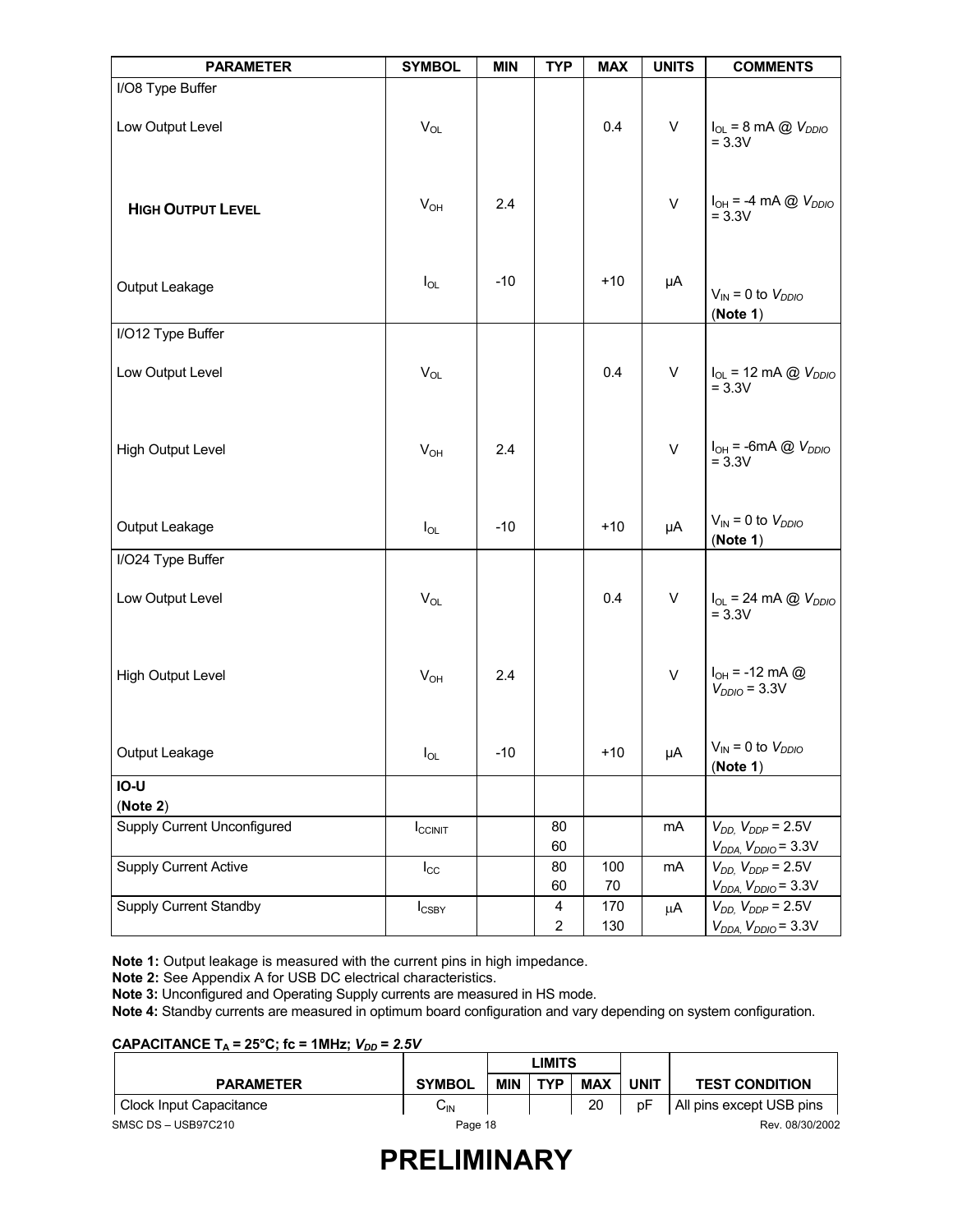| Input<br>: Capacitance | ∪ιΝ  |  | 10 | рF | (and pins under test tied |
|------------------------|------|--|----|----|---------------------------|
| Output<br>Capacitance  | ∪໐∪⊤ |  | 20 | рŀ | to AC ground)             |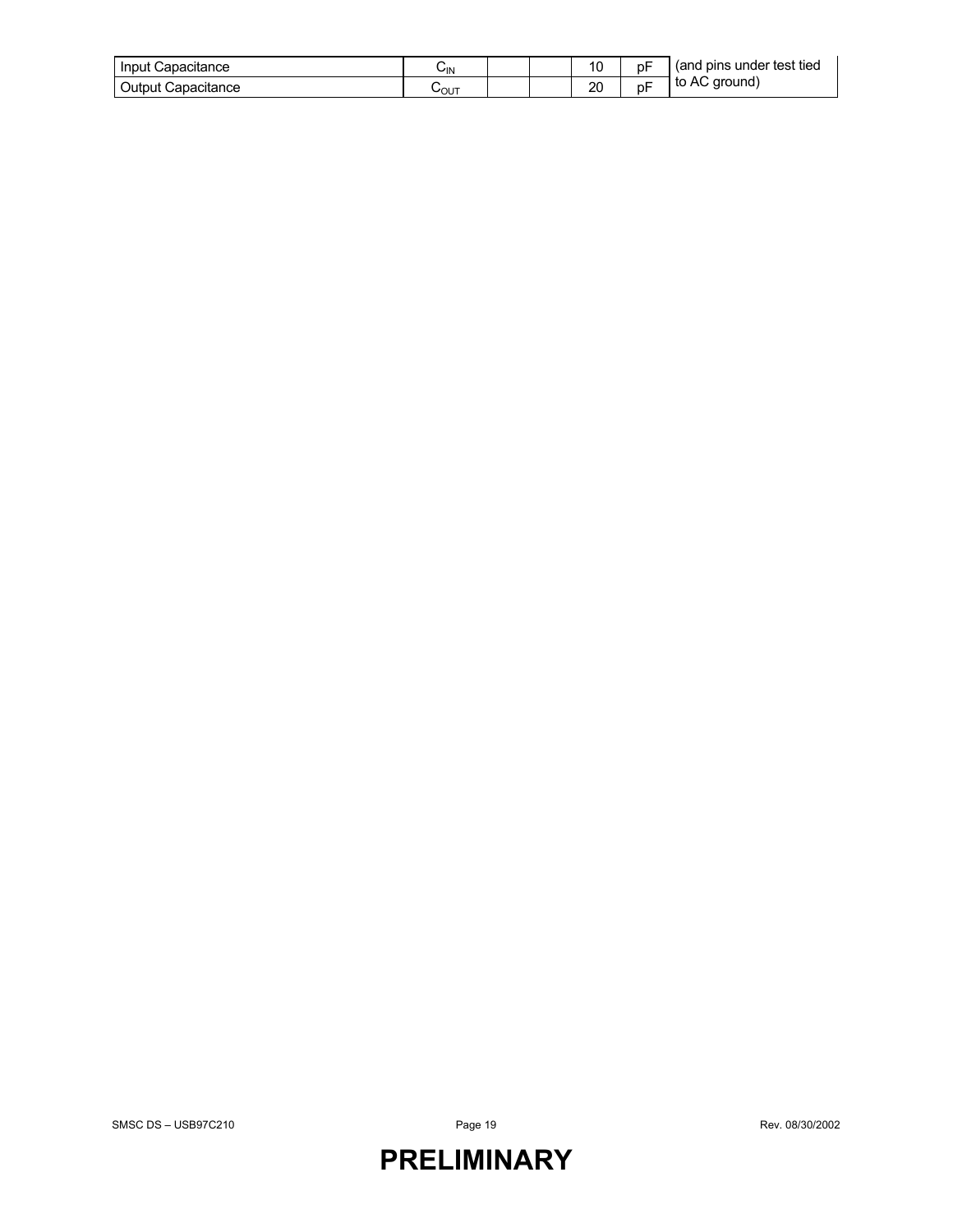### **7 PACKAGE OUTLINES**

### **7.1 128 Pin VTQFP Package Outline, 14X14X1.0 Body, 2 MM Footprint**



|                | <b>MIN</b>            | <b>NOMINAL</b>        | <b>MAX</b>            | <b>REMARKS</b>              |  |
|----------------|-----------------------|-----------------------|-----------------------|-----------------------------|--|
| A              | $\tilde{\phantom{a}}$ | $\tilde{\phantom{a}}$ | 1.20                  | Overall Package Height      |  |
| A1             | 0.05                  | $\tilde{\phantom{a}}$ | 0.15                  | Standoff                    |  |
| A <sub>2</sub> | 0.95                  | $\tilde{\phantom{a}}$ | 1.05                  | <b>Body Thickness</b>       |  |
| D              | 15.80                 | $\tilde{\phantom{a}}$ | 16.20                 | X Span                      |  |
| D <sub>1</sub> | 13.80                 | $\tilde{\phantom{a}}$ | 14.20                 | X body Size                 |  |
| Е              | 15.80                 | $\tilde{\phantom{a}}$ | 16.20                 | Y Span                      |  |
| E <sub>1</sub> | 13.80                 | $\tilde{\phantom{a}}$ | 14.20                 | Y body Size                 |  |
| н              | 0.09                  | $\tilde{\phantom{a}}$ | 0.20                  | <b>Lead Frame Thickness</b> |  |
|                | 0.45                  | 0.60                  | 0.75                  | Lead Foot Length            |  |
| L1             | $\tilde{\phantom{a}}$ | 1.00                  | $\tilde{\phantom{a}}$ | Lead Length                 |  |
| е              |                       | 0.40 Basic            |                       | Lead Pitch                  |  |
| $\theta$       | $0^{\circ}$           | $\tilde{\phantom{a}}$ | $7^\circ$             | Lead Foot Angle             |  |
| W              | 0.13                  | 0.18                  | 0.23                  | <b>Lead Width</b>           |  |
| R <sub>1</sub> | 0.08                  | $\tilde{\phantom{a}}$ | $\tilde{\phantom{a}}$ | Lead Shoulder Radius        |  |
| R <sub>2</sub> | 0.08                  | $\tilde{\phantom{a}}$ | 0.20                  | Lead Foot Radius            |  |
| $_{\rm ccc}$   | $\tilde{\phantom{a}}$ | $\tilde{\phantom{a}}$ | 0.08                  | Coplanarity                 |  |

- 
- **Notes:**<br>
<sup>1</sup> Controlling Unit: millimeter.<br>
<sup>2</sup> Tolerance on the true position of the leads is ± 0.035 mm maximum.<br>
<sup>3</sup> Booksge body dimensions D1 and E1 de not include the mald protative
	- Package body dimensions D1 and E1 do not include the mold protrusion.
- Maximum mold protrusion is 0.25 mm. **<sup>4</sup>**
	-
	- <sup>4</sup> Dimension for foot length L measured at the gauge plane 0.25 mm above the seating plane.<br><sup>5</sup> Details of pin 1 identifier are optional but must be located within the zone indicated.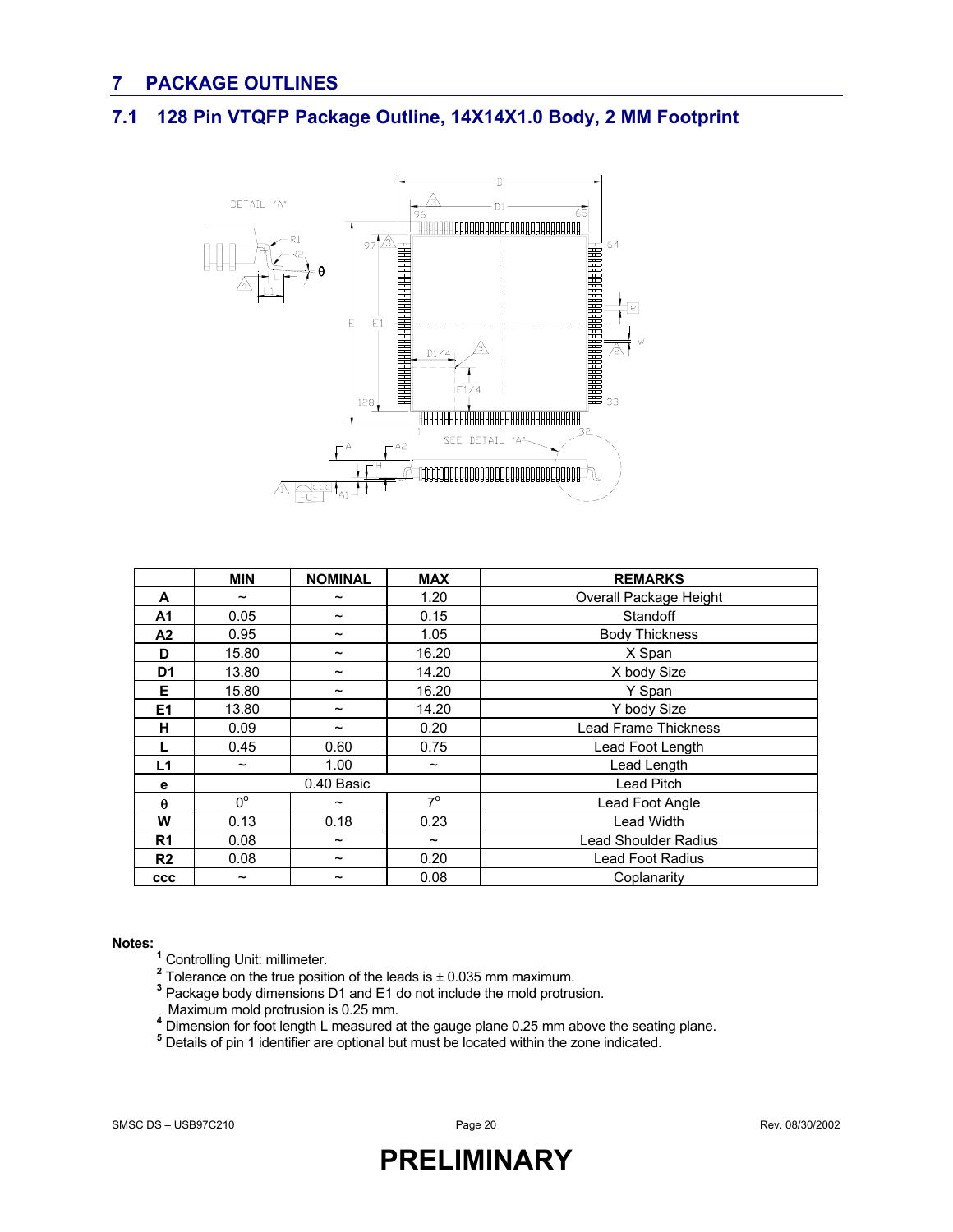### **7.2 128 Pin QFP Package Outline, 14X20X2.7 Body, 3.9 MM Footprint**



|                | <b>MIN</b>            | <b>NOMINAL</b>        | <b>MAX</b>            | <b>REMARKS</b>         |  |
|----------------|-----------------------|-----------------------|-----------------------|------------------------|--|
| A              | $\tilde{}$            | $\tilde{\phantom{a}}$ | 3.4                   | Overall Package Height |  |
| A <sub>1</sub> | 0.05                  | $\tilde{\phantom{a}}$ | 0.5                   | Standoff               |  |
| A <sub>2</sub> | 2.55                  | $\tilde{\phantom{a}}$ | 3.05                  | <b>Body Thickness</b>  |  |
| D              | 23.70                 | $\tilde{\phantom{a}}$ | 24.10                 | X Span                 |  |
| D <sub>1</sub> | 19.90                 | $\tilde{\phantom{a}}$ | 20.10                 | X body Size            |  |
| Е              | 17.70                 | $\tilde{\phantom{a}}$ | 18.10                 | Y Span                 |  |
| E <sub>1</sub> | 13.90                 | $\tilde{\phantom{a}}$ | 14.10                 | Y body Size            |  |
| н              | 0.09                  | $\tilde{\phantom{a}}$ | 0.20                  | Lead Frame Thickness   |  |
|                | 0.73                  | 0.88                  | 1.03                  | Lead Foot Length       |  |
| L1             | $\tilde{\phantom{a}}$ | 1.95                  | $\tilde{\phantom{a}}$ | Lead Length            |  |
| е              |                       | 0.50 Basic            |                       | Lead Pitch             |  |
| $\theta$       | $0^{\circ}$           | $\tilde{\phantom{a}}$ | $7^{\circ}$           | Lead Foot Angle        |  |
| W              | 0.10                  | $\tilde{\phantom{a}}$ | 0.30                  | Lead Width             |  |
| R <sub>1</sub> | 0.13                  | $\tilde{\phantom{a}}$ | $\tilde{\phantom{a}}$ | Lead Shoulder Radius   |  |
| R <sub>2</sub> | 0.13                  | $\tilde{\phantom{a}}$ | 0.30                  | Lead Foot Radius       |  |
| <b>CCC</b>     | $\tilde{\phantom{a}}$ | $\tilde{\phantom{a}}$ | 0.08                  | Coplanarity            |  |

**Notes:**<br><sup>1</sup> Controlling Unit: millimeter.<br><sup>2</sup> Telerance on the position of

<sup>4</sup> Tolerance on the position of the leads is ± 0.04 mm maximum.<br><sup>3</sup> Package body dimensions D1 and E1 do not include the mold protrusion. Maximum mold protrusion is 0.25 mm.<br>
<sup>4</sup> Dimension for foot length L measured at the gauge plane 0.25 mm above the seating plane.

<sup>5</sup> Details of pin 1 identifier are optional but must be located within the zone indicated.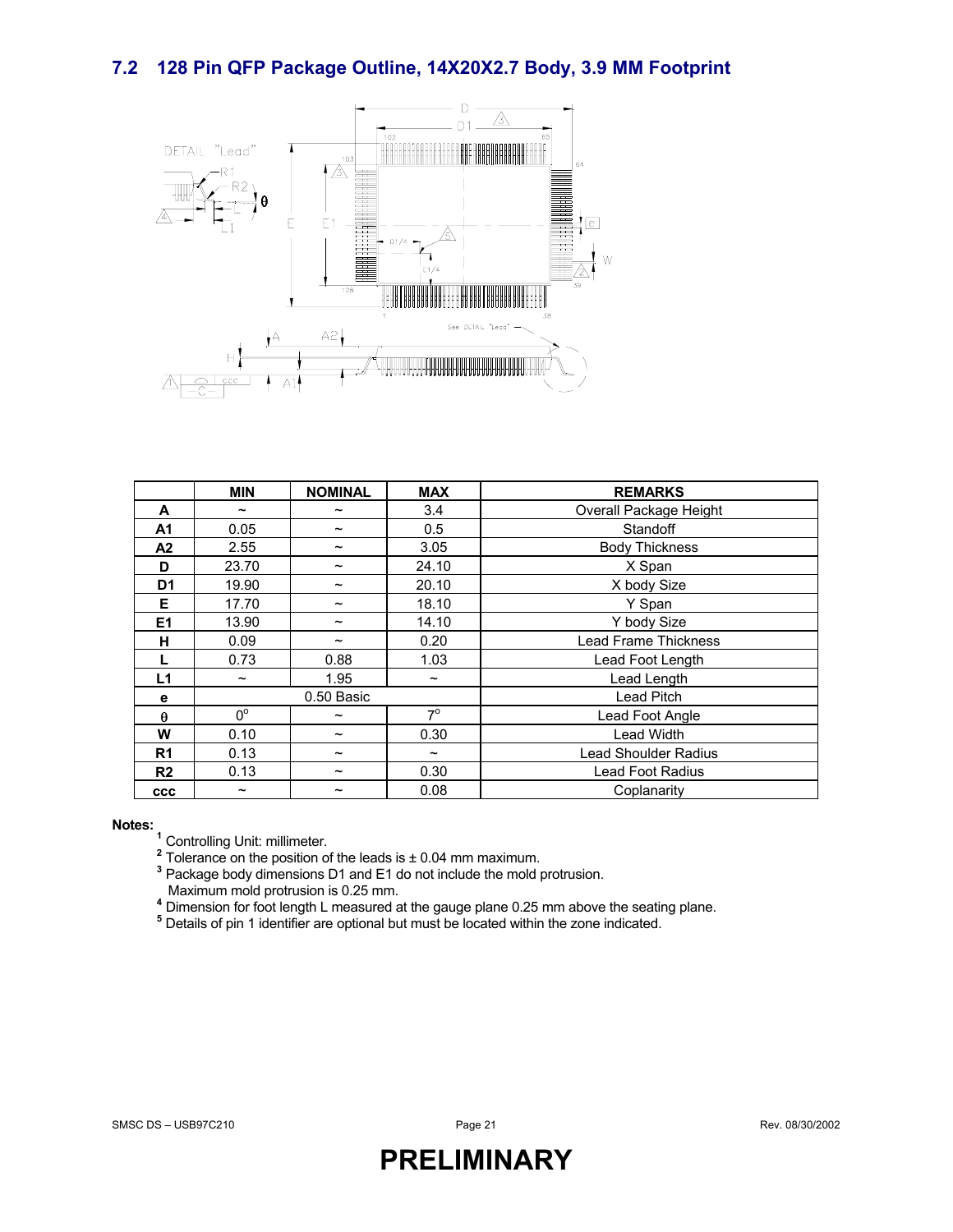

Rev. 08/30/2002

SMSC DS – USB97C210 Page 22<br>SMSC DS – USB9702002 SMSC DS-USB97C210

Page 22



**8 TYPICAL APPLICATION TYPICAL APPLICATION**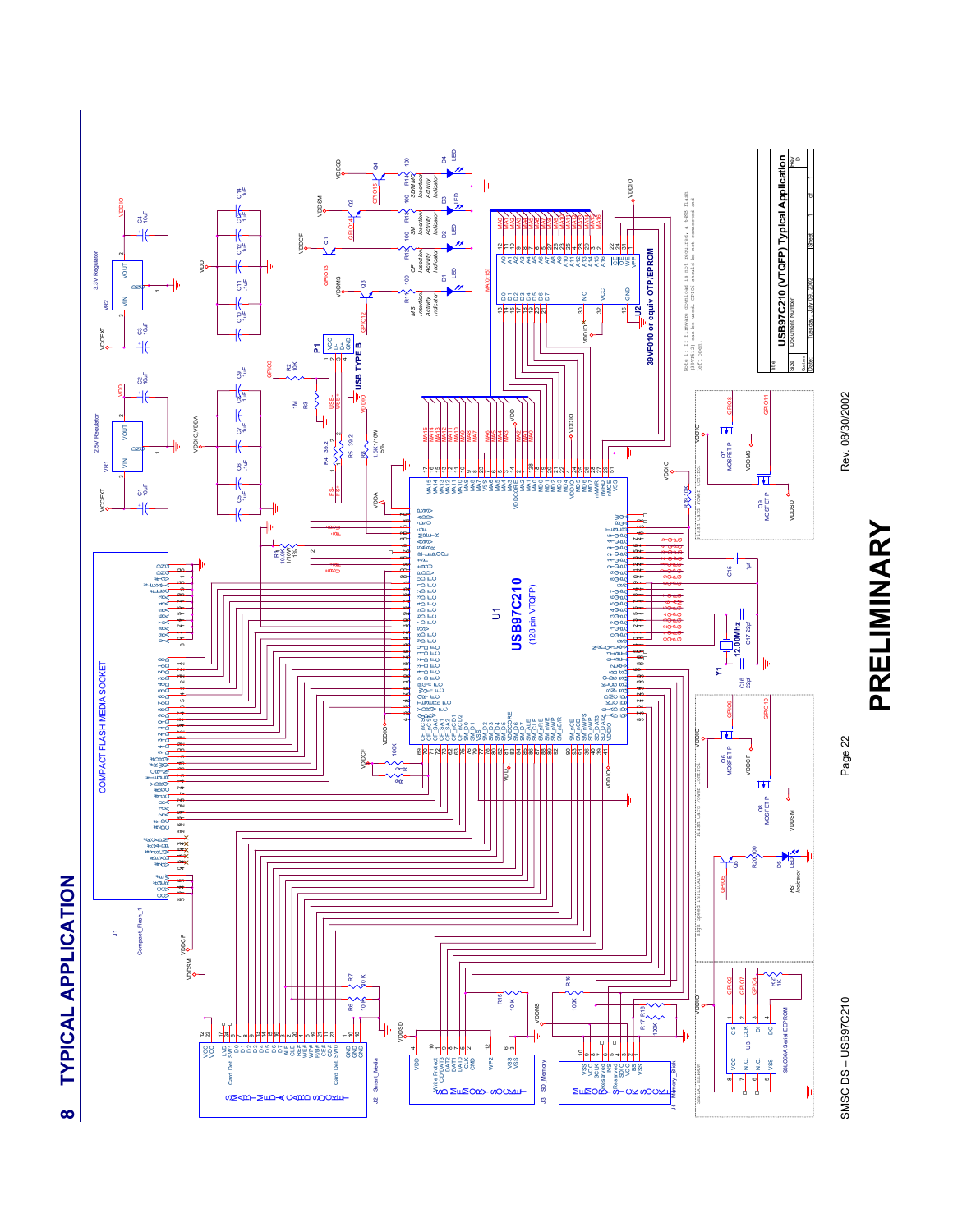### **9 REFERENCES**

- 1. SmartMedia Electrical Specification Version 1.30
- 2. SmartMedia Physical Format Specifications Version 1.30
- 3. SmartMedia Logical Format Specifications Version 1.20
- 4. SMIL (SmartMedia Interface Library) Software Edition Version 1.00, Toshiba Corporation, 01, July, 2000
- 5. SMIL (SmartMedia Interface Library) Hardware Edition Version 1.00, Toshiba Corporation, 01, July, 2000
- 6. MultiMediaCard System Specification Version 2.2
- 7. SD Memory Card Specifications, Part 1, Physical Layer Specification Version 1.0, March 2000, SD Group
- 8. Memory Stick Standard Excerption from Format Specification v1.3, July, 2000, Sony Corporation.
- 9. CompactFlash Specification Rev 1.4
- 10. CF+ & CF Specification Rev. ATA-5 Draft 0.2
- 11. Universal Serial Bus Specification Rev 2.0